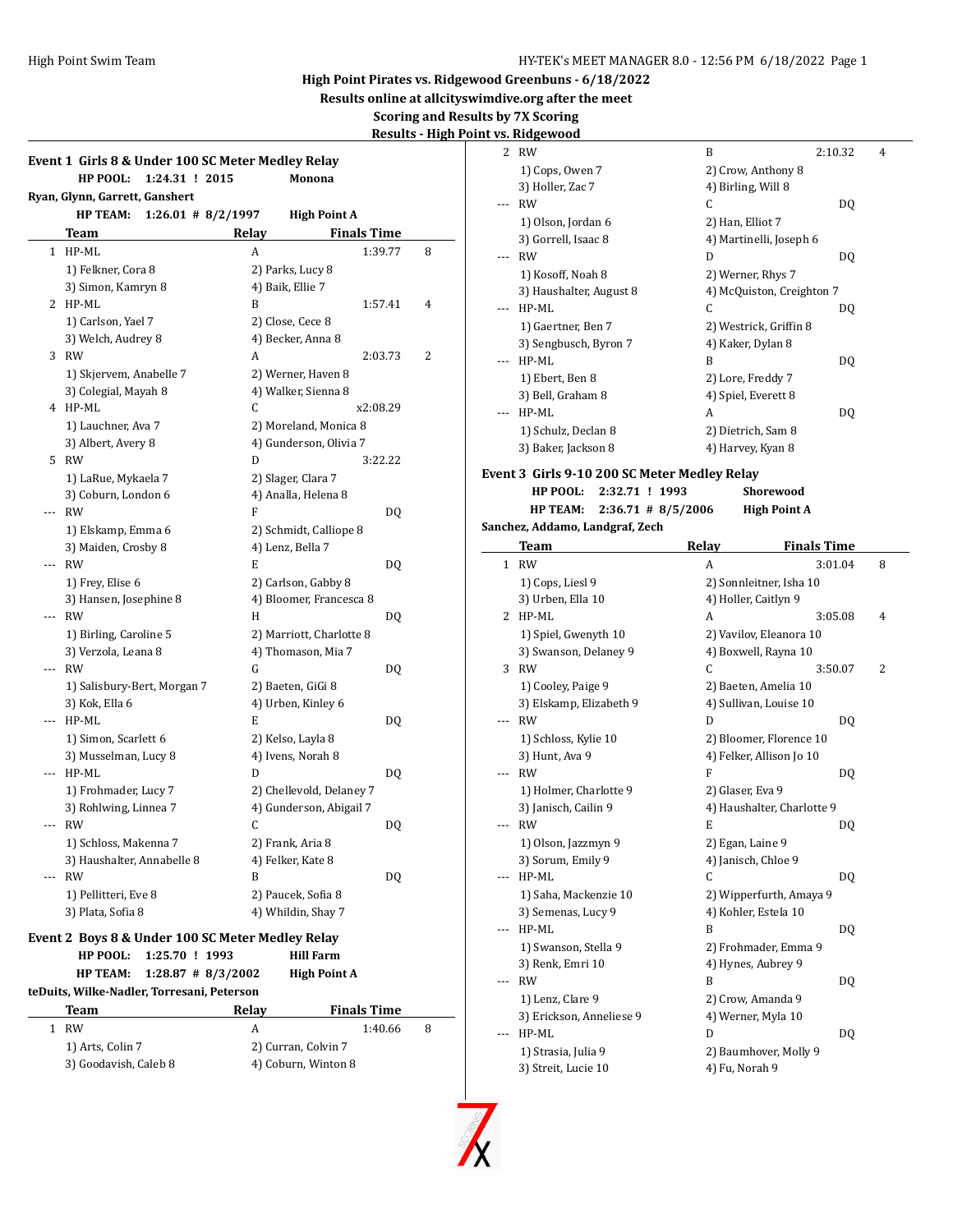**Results online at allcityswimdive.org after the meet**

**Scoring and Results by 7X Scoring**

 $\overline{\phantom{0}}$ 

|  | <b>Results - High Point vs. Ridgewood</b> |
|--|-------------------------------------------|
|  |                                           |

|              | Event 4 Boys 9-10 200 SC Meter Medley Relay     |                    |                            |   |
|--------------|-------------------------------------------------|--------------------|----------------------------|---|
|              | HP POOL:<br>2:36.28 ! 1993                      |                    | Monona                     |   |
|              | HP TEAM:<br>$2:38.35$ # 7/29/2004               |                    | <b>High Point A</b>        |   |
|              | teDuits, Wilke-Nadler, Hornung, Franken<br>Team | Relay              | <b>Finals Time</b>         |   |
|              | 1 RW                                            | A                  | 3:02.87                    | 8 |
|              | 1) Patrick-Stern, Anthony 10                    |                    | 2) Arts, Cameron 9         |   |
|              | 3) Jensen, Jimmy 9                              |                    | 4) Brown, Owen 10          |   |
|              | 2 RW                                            | B                  | 3:23.88                    | 4 |
|              | 1) Martinelli, Jack 9                           |                    | 2) Nienajadlo, Liam 10     |   |
|              | 3) Cutler-Heiderscheit, Finn 9                  | 4) Hansen, Jake 10 |                            |   |
|              | 3 HP-ML                                         | B                  | 4:12.29                    | 2 |
|              |                                                 |                    |                            |   |
|              | 1) Potrzebowski, Luke 10                        |                    | 2) Pence, Dexter 10        |   |
|              | 3) Kaker, Owen 10                               |                    | 4) Gunderson, Jacob 9      |   |
| ---          | RW                                              | C                  | DQ                         |   |
|              | 1) Olson, Asher 10                              |                    | 2) Turkow, Gage 10         |   |
|              | 3) Bromley, Henry 10                            | 4) Fowler, Finn 10 |                            |   |
|              | <b>RW</b>                                       | D                  | XDQ                        |   |
|              | 1) Penning, Charlie 9                           | 2) Stone, Jake 10  |                            |   |
|              |                                                 | 4) Goeddel, Gus 9  |                            |   |
|              | HP-ML                                           | C.                 | DQ                         |   |
|              | 1) Gaertner, Jon 10                             |                    | 2) Hottmann, Clay 9        |   |
|              | 3) Carlson, Alexander 9                         | 4) Bell, Owen 10   |                            |   |
|              | HP-ML                                           | A                  | DQ                         |   |
|              | 1) Welch, Jacob 10                              |                    | 2) Schulz, Grayson 10      |   |
|              | 3) Baker, Chase 9                               | 4) Wegner, Cole 10 |                            |   |
|              | Event 5 Girls 11-12 200 SC Meter Medley Relay   |                    |                            |   |
|              | HP POOL: 2:10.99 ! 2015                         |                    | Monona                     |   |
|              | O'Malley, Rosenthal, Shaw, Back                 |                    |                            |   |
|              | HP TEAM: 2:15.96 # 7/30/2015                    |                    | <b>High Point A</b>        |   |
|              | Martin, Haefer, Lawn, Malecki                   |                    |                            |   |
|              | Team                                            | Relay              | <b>Finals Time</b>         |   |
| $\mathbf{1}$ | RW                                              | A                  | 2:17.98                    | 8 |
|              | 1) Goodavish, Emmie 11                          |                    | 2) Slager, Annika 11       |   |
|              | 3) Heil, Mallory 11                             |                    | 4) Martinelli, Jane 12     |   |
|              | 2 HP-ML                                         | A                  | 2:24.89                    | 4 |
|              | 1) Hynes, Adelyn 11                             |                    | 2) Wipperfurth, Allison 12 |   |
|              | 3) Frommelt, Abigail 11                         |                    | 4) Chellevold, Addison 12  |   |
| 3            | <b>RW</b>                                       | E                  | 2:28.40                    | 2 |
|              |                                                 |                    |                            |   |
|              | 1) Alatout, Sophia 11                           | 2) Turkow, Elle 12 |                            |   |
|              | 3) Schmidt, Persephone 12                       |                    | 4) Andrews, Skye 11        |   |
| 4            | RW                                              | С                  | x2:48.61                   |   |
|              | 1) Olajos, Julianna 11                          |                    | 2) Cooley, Madison 11      |   |
|              | 3) Martinez, Ace 12                             |                    | 4) Raymond, Sienna 12      |   |
|              | 5 RW                                            | D                  | x2:50.95                   |   |
|              | 1) May, Mckenna 11                              | 2) Egan, Devyn 11  |                            |   |
|              | 3) Haushalter, Theo 12                          |                    | 4) Birling, Lydia 11       |   |
| 6            | HP-ML                                           | B                  | 2:59.35                    |   |
|              | 1) Lauchner, Olivia 11                          | 2) Pence, Addie 12 |                            |   |
|              | 3) Boxwell, Talyn 12                            |                    | 4) O'Donnell, Lauren 12    |   |

|                | <u>nt vs. Ridgewood</u>                        |              |                          |   |
|----------------|------------------------------------------------|--------------|--------------------------|---|
|                | 7 HP-ML                                        | C            | x3:13.36                 |   |
|                | 1) Grudzinski, Lucy 11                         |              | 2) Bashirullah, Maya 11  |   |
|                | 3) Simon, Kendall 11                           |              | 4) Harvey, Ellie 11      |   |
| 8              | HP-ML                                          | D            | x3:19.05                 |   |
|                | 1) Nelson, Dottie 12                           |              | 2) Wray, Kelsey 11       |   |
|                | 3) Plummer, Jaynie 11                          |              | 4) Crowley, Tessa 12     |   |
| $\overline{a}$ | <b>RW</b>                                      | B            | DQ                       |   |
|                | 1) Van Houten, Marta 12                        |              | 2) Apodaca, Claudia 12   |   |
|                | 3) Walker, Sage 11                             |              | 4) Whildin, Stella 12    |   |
|                |                                                |              |                          |   |
|                | Event 6  Boys 11-12 200 SC Meter Medley Relay  |              |                          |   |
|                | HP POOL:<br>2:13.42 ! 2010                     |              | Ridgewood                |   |
|                | Vesely, Smith, Gebhart, Collins                |              |                          |   |
|                | $2:22.29$ # 8/2/2008<br><b>HP TEAM:</b>        |              | <b>High Point A</b>      |   |
|                | Hornacek, Herl, Torresani, Caldwell            |              |                          |   |
|                | Team                                           | <b>Relay</b> | <b>Finals Time</b>       |   |
|                | 1 HP-ML                                        | A            | 2:32.64                  | 8 |
|                | 1) Parks, Carter 12                            |              | 2) Dietrich, Will 11     |   |
|                | 3) Moreland, Isaac 12                          |              | 4) Rogness, Grady 12     |   |
|                | 2 RW                                           | A            | 2:33.30                  | 4 |
|                | 1) Plautz, Henry 12                            |              | 2) Urben, Logan 12       |   |
|                | 3) Curran, Brecken 11                          |              | 4) Jensen, Brady 11      |   |
| 3              | RW                                             | B            | 2:55.60                  | 2 |
|                | 1) Krohn, Connor 12                            |              | 2) Watermolen, Huck 11   |   |
|                | 3) Mulcahy, Camden 11                          |              | 4) Boldyrev, Max 11      |   |
| ---            | <b>RW</b>                                      | D            | DQ                       |   |
|                | 1) Skjervem, Connor 12                         |              | 2) Erickson, LeRoy 11    |   |
|                | 3) McElroy, Colin 11                           |              | 4) Colegial, Isaiah 12   |   |
| ---            | RW                                             | E            | DQ                       |   |
|                | 1) Villegas, Oliver 11                         |              | 2) Polglaze, Max 11      |   |
|                | 3) Rayshel, Mathis 12                          |              | 4) Gehrig, Victor 11     |   |
|                | HP-ML                                          | B            | DQ                       |   |
|                | 1) Walker, Cole 12                             |              | 2) Cavazos, Antonio 12   |   |
|                | 3) Giese, Charlie 11                           |              | 4) Chen, Victor 11       |   |
| ---            | <b>RW</b>                                      | C            | DQ                       |   |
|                | 1) Snow, Will 11                               |              | 2) Baeten, Gabriel 11    |   |
|                | 3) Crow, Lucas 11                              |              | 4) Hager, Liam 12        |   |
|                | Event 7  Girls 13-14 200 SC Meter Medley Relay |              |                          |   |
|                | HP POOL:<br>2:05.45 ! 2015                     |              | <b>High Point</b>        |   |
|                | Henshue, Keebler, Todd, Sheridan               |              |                          |   |
|                | <b>HP TEAM:</b><br>$2:03.68$ # 8/4/2019        |              | <b>High Point A</b>      |   |
|                | Keebler, Malecki, Lawn, Walker                 |              |                          |   |
|                | <b>Team</b>                                    | <b>Relay</b> | <b>Finals Time</b>       |   |
| $\mathbf{1}$   | RW                                             | A            | 2:12.65                  | 8 |
|                | 1) Osthelder, Sara 13                          |              | 2) Slager, Lydia 14      |   |
|                | 3) Jensen, Jane 14                             |              | 4) McGinnis, Ella 13     |   |
|                | 2 RW                                           | B            | 2:31.12                  | 4 |
|                | 1) Patrick-Stern, Caitlin 13                   |              | 2) Roswold, Reese 13     |   |
|                | 3) Karnes, Maya 14                             |              | 4) Schafer, Kendall 14   |   |
| 3              | HP-ML                                          | A            | 2:33.19                  | 2 |
|                | 1) Renk, Mari 14                               |              | 2) Chellevold, Olivia 14 |   |

3) Keebler, Lydia 14 4) Konrad, Alyssa 14

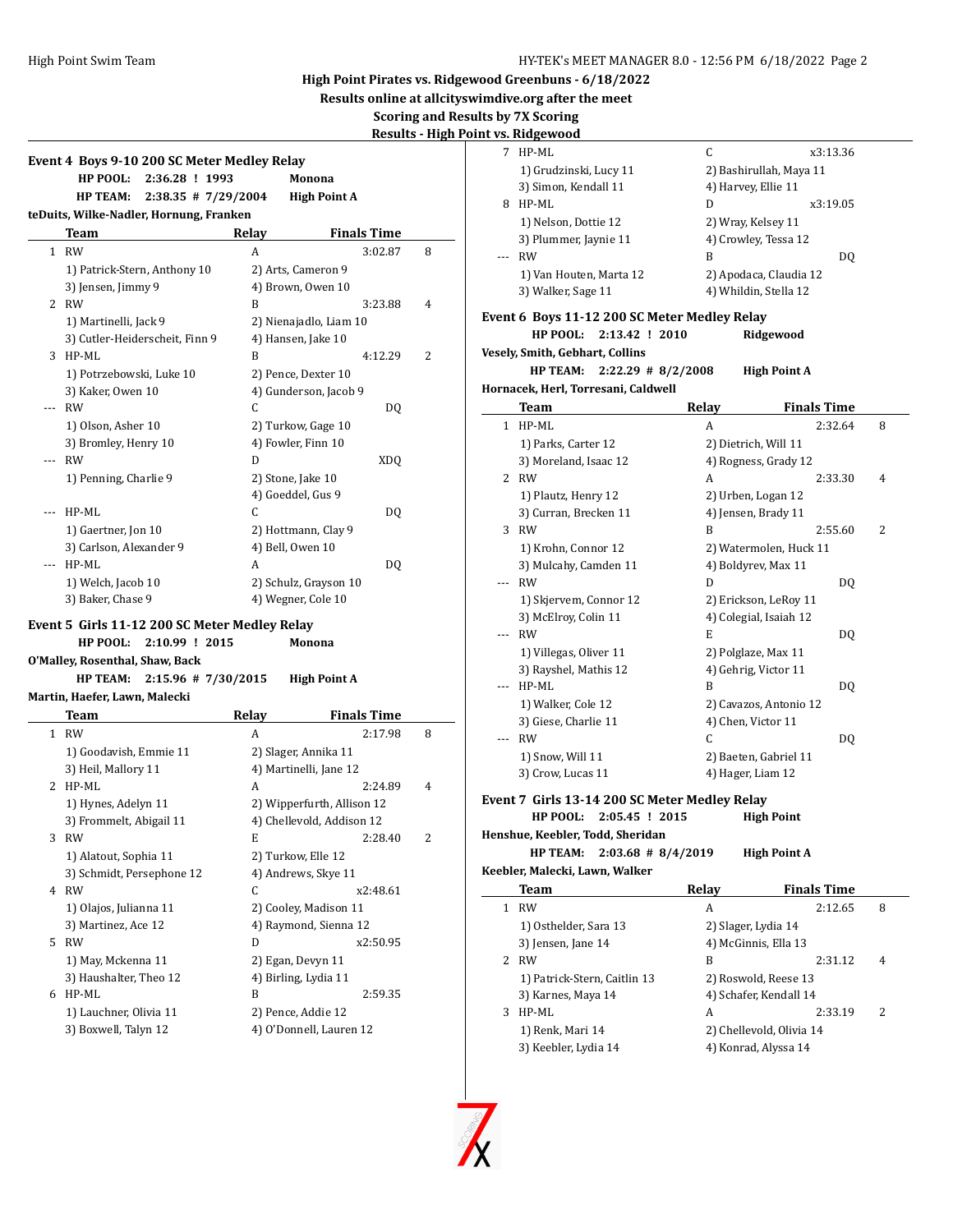**Results online at allcityswimdive.org after the meet**

**Scoring and Results by 7X Scoring**

|   |                                                 |              |                            |   | Results - High Point vs. Ridg |
|---|-------------------------------------------------|--------------|----------------------------|---|-------------------------------|
|   | (Event 7 Girls 13-14 200 SC Meter Medley Relay) |              |                            |   | 2 RW                          |
|   | Team                                            | Relay        | <b>Finals Time</b>         |   | 1) l                          |
|   | 4 RW                                            | C            | x2:36.54                   |   | 3) J                          |
|   | 1) Erdtmann, Gina 13                            |              | 2) Braun, Jane 13          |   | 3 HP-                         |
|   | 3) Lanphear, Addison 13                         |              | 4) Boerboom, Jocelyn 13    |   | $1)$ :                        |
|   | 5 RW                                            | D            | x2:50.14                   |   | 3) (                          |
|   | 1) Younk, Emma 13                               |              | 2) Key, Kaetlyn 14         |   | 4 RW                          |
|   | 3) Erdtmann, Valerie 14                         |              | 4) Wagner, Kira 13         |   | 1) l                          |
|   | Event 8 Boys 13-14 200 SC Meter Medley Relay    |              |                            |   | $3)$ $($                      |
|   | HP POOL: 2:00.44 ! 2015                         |              | Seminole                   |   | HP-                           |
|   | Mello, Feller, Jekel, Gonring                   |              |                            |   | 1) l                          |
|   | $2:05.51$ # 7/30/2015                           |              |                            |   | 3) I                          |
|   | <b>HP TEAM:</b>                                 |              | <b>High Point A</b>        |   | Event 11                      |
|   | Martin, Mondi, Kim, Zillner                     |              |                            |   |                               |
|   | Team                                            | Relay        | <b>Finals Time</b>         |   |                               |
|   | 1 RW                                            | A            | 2:18.52                    | 8 |                               |
|   | 1) Olajos, John 14                              |              | 2) Apodaca, Emil 14        |   | Na:                           |
|   | 3) Billmeyer, Walter 13                         |              | 4) Bartels, Jameson 13     |   | 1 Par                         |
|   | 2 HP-ML                                         | A            | 2:28.12                    | 4 | 2<br>Bai                      |
|   | 1) Wilson, Colin 13                             |              | 2) Baumhover, Liam 13      |   | 3 Col                         |
|   | 3) Vavilov, Benjamin 13                         |              | 4) Owens, Henry 14         |   | 4 Hau                         |
|   | 3 RW                                            | B            | 2:39.80                    | 2 | 5<br>We.                      |
|   | 1) Boldyrev, Arthur 14                          |              | 2) Grzybowski, Jack 13     |   | 6 Wa                          |
|   | 3) Maradiaga, Armani 14                         |              | 4) Dankert, Graham 13      |   | 7 Lau                         |
|   | Event 9 Girls 15-18 200 SC Meter Medley Relay   |              |                            |   | 8<br>Alb                      |
|   | HP POOL:<br>2:02.60 ! 2015                      |              | Seminole                   |   | 9<br>Clo.                     |
|   | Ver Voort, Larsen, Seymour, Feller              |              |                            |   | 10 Wh                         |
|   | $2:03.73$ # 7/28/2018<br><b>HP TEAM:</b>        |              | <b>High Point A</b>        |   | 11 Gur                        |
|   | Keebler, Malecki, Todd, Henshue                 |              |                            |   | 12<br>Gur                     |
|   | Team                                            | <b>Relay</b> | <b>Finals Time</b>         |   | 13<br>Ana                     |
|   | 1 RW                                            | A            | 2:13.86                    | 8 | 14 Car                        |
|   |                                                 |              |                            |   | 15<br>Mai                     |
|   | 1) Gonzales, Bella 17                           |              | 2) Roswold, Addisyn 15     |   | 16 Har                        |
|   | 3) Osthelder, Ellen 17                          |              | 4) Anderson, Izzie 18      |   | 17 Roh                        |
|   | 2 RW                                            | B            | 2:17.04                    | 4 | 18 Elsl                       |
|   | 1) Pellitteri, Olivia 15                        |              | 2) Affeldt, Bryn 16        |   | 19 Cav                        |
|   | 3) Alonso, Jeanelle 17                          |              | 4) Silverwood, Kaitlyn 16  |   | 20 Pell                       |
| 3 | HP-ML                                           | A            | 2:19.40                    | 2 | 21 Car                        |
|   | 1) Harms, Kya 17                                |              | 2) Keebler, Molly 18       |   | 22 Sch                        |
|   | 3) Frommelt, Isabell 15                         |              | 4) Corrigan, Carly 15      |   | 23<br>Ver                     |
|   | 4 RW                                            | C            | x2:38.33                   |   | 24<br>Ch <sub>6</sub>         |
|   | 1) Lucey, Sonia 15                              |              | 2) Tosto, Emily 16         |   | 25<br>Her                     |
|   | 3) Wedige, Zinnia 16                            |              | 4) Silverwood, Madeline 17 |   | 26<br>Fell                    |
|   | Event 10 Boys 15-18 200 SC Meter Medley Relay   |              |                            |   | 27<br>Ma                      |
|   | HP POOL:<br>1:48.76 ! 2015                      |              | <b>Parkcrest</b>           |   | 28<br>Mu                      |
|   | Temprano, Chen, Miller, Kaldor                  |              |                            |   | 29                            |
|   | <b>HP TEAM:</b><br>$1:47.04$ # 8/4/2019         |              | <b>High Point A</b>        |   | Pla                           |
|   | Zillner, Mondi, Kim, Martin                     |              |                            |   | 30<br>Sim                     |
|   | Team                                            | <b>Relay</b> | <b>Finals Time</b>         |   | 31 Mu                         |
|   | 1 RW                                            | A            | 2:01.23                    | 8 | 32<br>Sch                     |
|   | 1) Lederer, Evan 15                             |              | 2) Olson, Aidan 15         |   | 33 Blo                        |
|   | 3) Jenn, Scott 17                               |              | 4) Patton, Calvin 16       |   | 34 Cob                        |
|   |                                                 |              |                            |   | $35$ Sen                      |

|     | 7S. KIdgewood             |                           |          |   |
|-----|---------------------------|---------------------------|----------|---|
| 2   | <b>RW</b>                 | B                         | 2:05.45  | 4 |
|     | 1) Dankert, Ben 16        | 2) Van Houten, Aimon 16   |          |   |
|     | 3) Johnson, Caleb 16      | 4) Affeldt, Henry 16      |          |   |
| 3   | HP-ML                     | A                         | 2:07.02  | 2 |
|     | 1) Schneider, Devin 17    | 2) Schoenleber, Alvaro 16 |          |   |
|     | 3) Giese, Sam 15          | 4) Thomas, Mason 17       |          |   |
| 4   | <b>RW</b>                 | C                         | x2:35.19 |   |
|     | 1) Polglaze, Quinn 15     | 2) Slager, Josh 16        |          |   |
|     | 3) Gaskell-Larson, Mac 15 | 4) Olson, Luke 15         |          |   |
| --- | HP-ML                     | В                         | DO.      |   |
|     | 1) Letang, Andrew 15      | 2) Chen, Bill 15          |          |   |
|     | 3) Banker, David 15       |                           |          |   |

#### **Event 11 Girls 8 & Under 25 SC Meter Freestyle**

|              | HP POOL:                | 15.70 ! 1993 |                      |           | E. Preston - Maple Bluff |   |
|--------------|-------------------------|--------------|----------------------|-----------|--------------------------|---|
|              | <b>HP TEAM:</b>         |              | $16.17 \pm 7/6/2019$ |           | A. Frommelt              |   |
|              | Name                    |              |                      | AgeTeam   | <b>Finals Time</b>       |   |
| $\mathbf{1}$ | Parks, Lucy             |              |                      | 8 HP-ML   | 17.90                    | 6 |
| 2            | Baik, Ellie             |              | 7                    | $HP-ML$   | 20.73                    | 4 |
| 3            | Colegial, Mayah         |              |                      | 8 RW      | 22.58                    | 3 |
|              | 4 Haushalter, Annabelle |              |                      | 8 RW      | 23.99                    | 2 |
| 5            | Welch, Audrey           |              |                      | 8 HP-ML   | 25.11                    | 1 |
|              | 6 Walker, Sienna        |              |                      | 8 RW      | 25.65                    |   |
|              | 7 Lauchner, Ava         |              |                      | 7 HP-ML   | x26.10                   |   |
| 8            | Albert, Avery           |              |                      | 8 HP-ML   | x26.65                   |   |
| 9            | Close, Cece             |              |                      | 8 HP-ML   | x27.33                   |   |
| 10           | Whildin, Shay           |              | $7^{\circ}$          | RW        | x27.45                   |   |
| 11           | Gunderson, Abigail      |              | $7^{\circ}$          | HP-ML     | x27.63                   |   |
| 12           | Gunderson, Olivia       |              | 7                    | $HP-ML$   | x27.89                   |   |
| 13           | Analla. Helena          |              | 8                    | <b>RW</b> | x27.95                   |   |
| 14           | Carlson, Yael           |              | $7^{\circ}$          | HP-ML     | x28.56                   |   |
| 15           | Maiden, Crosby          |              |                      | 8 RW      | x28.70                   |   |
| 16           | Hansen, Josephine       |              |                      | 8 RW      | x30.04                   |   |
| 17           | Rohlwing, Linnea        |              | 7                    | $HP-ML$   | x30.08                   |   |
| 18           | Elskamp, Emma           |              |                      | 6 RW      | x30.32                   |   |
| 19           | Cavazos, Tessa          |              | 8                    | HP-ML     | x30.84                   |   |
| 20           | Pellitteri, Eve         |              | 8                    | <b>RW</b> | x30.91                   |   |
| 21           | Carlson, Gabby          |              | 8.                   | <b>RW</b> | x31.05                   |   |
| 22           | Schmidt, Calliope       |              | 8                    | <b>RW</b> | x31.18                   |   |
| 23           | Verzola, Leana          |              | 8                    | <b>RW</b> | x31.38                   |   |
| 24           | Chellevold, Delaney     |              | 7                    | $HP-ML$   | x31.39                   |   |
| 25           | Hensley, Georgie        |              |                      | 6 HP-ML   | x31.77                   |   |
| 26           | Felker, Kate            |              | 8                    | <b>RW</b> | x31.90                   |   |
| 27           | Marriott, Charlotte     |              | 8                    | <b>RW</b> | x32.42                   |   |
| 28           | Murtaugh, Nina          |              | 8                    | <b>RW</b> | x32.54                   |   |
| 29           | Plata, Sofia            |              | 8.                   | RW        | x33.23                   |   |
| 30           | Simon, Scarlett         |              |                      | 6 HP-ML   | x33.81                   |   |
| 31           | Musselman, Lucy         |              |                      | 8 HP-ML   | x34.13                   |   |
| 32           | Schloss, Makenna        |              | 7                    | <b>RW</b> | x34.52                   |   |
| 33           | Bloomer, Francesca      |              |                      | 8 RW      | x34.98                   |   |
| 34           | Coburn. London          |              |                      | 6 RW      | x35.30                   |   |
| 35           | Sengbusch, Hazel        |              | 5                    | HP-ML     | x37.05                   |   |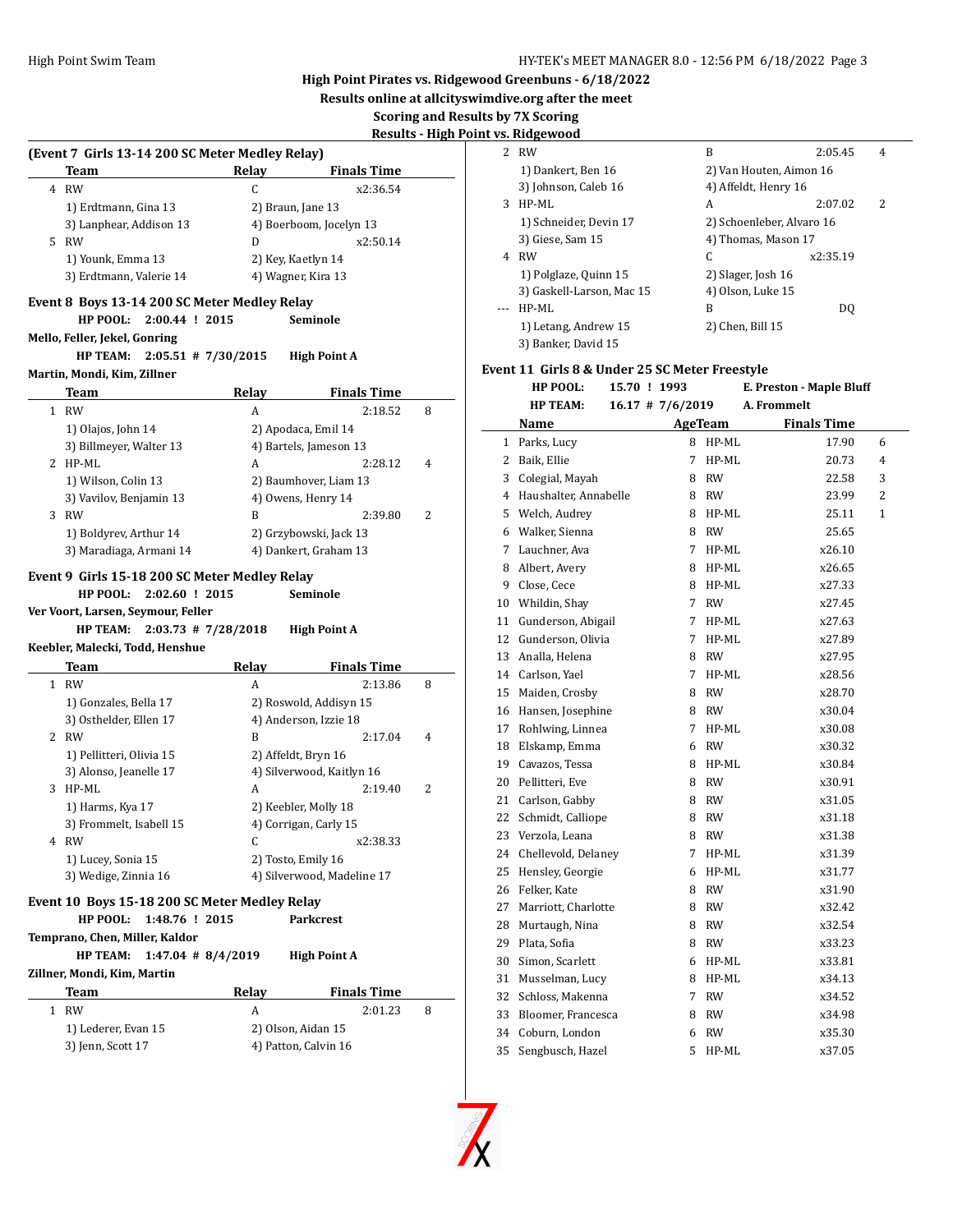**Results online at allcityswimdive.org after the meet**

### **Scoring and Results by 7X Scoring Results - High Point vs. Ridgewood**

|     | (Event 11 Girls 8 & Under 25 SC Meter Freestyle) |   |           |                    |  |
|-----|--------------------------------------------------|---|-----------|--------------------|--|
|     | Name                                             |   | AgeTeam   | <b>Finals Time</b> |  |
| 36  | Baeten, GiGi                                     | 8 | <b>RW</b> | x37.09             |  |
| 37  | Kok, Ella                                        | 6 | <b>RW</b> | x37.17             |  |
| 38  | Baeten, Layla                                    | 7 | <b>RW</b> | x37.23             |  |
| 39  | Frank, Aria                                      | 8 | <b>RW</b> | x38.41             |  |
| 40  | Frohmader, Lucy                                  | 7 | HP-ML     | x39.03             |  |
| 41  | Lenz, Bella                                      | 7 | <b>RW</b> | x41.88             |  |
| 42  | Egan, Vivian                                     | 5 | <b>RW</b> | x42.66             |  |
| 43  | Birling, Caroline                                | 5 | <b>RW</b> | x43.23             |  |
| 44  | Salisbury-Bert, Morgan                           | 7 | <b>RW</b> | x43.45             |  |
| 45  | Ferguson, Caroline                               | 8 | <b>RW</b> | x43.57             |  |
| 46  | Urben, Kinley                                    | 6 | <b>RW</b> | x43.80             |  |
| 47  | LaRue, Mykaela                                   | 7 | <b>RW</b> | x44.67             |  |
| 48  | Hoffman, Campbell                                | 5 | HP-ML     | x45.35             |  |
| 49  | Frey, Elise                                      | 6 | <b>RW</b> | x46.18             |  |
| 50  | Moe, Lillian                                     | 7 | <b>RW</b> | x48.47             |  |
| 51  | Thomason, Mia                                    | 7 | <b>RW</b> | x48.68             |  |
| 52  | Slager, Clara                                    | 7 | <b>RW</b> | x53.80             |  |
| --- | Kelso, Layla                                     | 8 | HP-ML     | DQ                 |  |
|     | False start                                      |   |           |                    |  |
| --- | Kosoff, Lily                                     | 6 | <b>RW</b> | <b>NS</b>          |  |

## **Event 12 Boys 8 & Under 25 SC Meter Freestyle**

|                | HP POOL:              |  | 16.28 ! 2014        |                | N. Wallance - Maple Bluff |                |
|----------------|-----------------------|--|---------------------|----------------|---------------------------|----------------|
|                | <b>HP TEAM:</b>       |  | $16.65$ # 7/24/1999 |                | C. Kuecker                |                |
|                | Name                  |  |                     | <b>AgeTeam</b> | <b>Finals Time</b>        |                |
| 1              | Coburn, Winton        |  |                     | 8 RW           | 22.14                     | 6              |
| 2              | Dietrich, Sam         |  | 8                   | $HP-ML$        | 22.20                     | $\overline{4}$ |
| 3              | Baker, Jackson        |  | 8                   | HP-ML          | 22.77                     | 3              |
| $\overline{4}$ | Gorrell, Isaac        |  | 8                   | <b>RW</b>      | 24.03                     | 2              |
| 5              | Arts, Colin           |  | 7                   | <b>RW</b>      | 24.17                     | 1              |
| 6              | Schulz, Declan        |  | 8                   | HP-ML          | 24.58                     |                |
| 7              | Crow, Anthony         |  | 8                   | <b>RW</b>      | x24.71                    |                |
| 8              | Cops, Owen            |  | 7                   | <b>RW</b>      | x24.77                    |                |
| 9              | Ebert, Ben            |  | 8                   | $HP-ML$        | x26.29                    |                |
| 10             | Stone, Caleb          |  | 7                   | <b>RW</b>      | x27.82                    |                |
| 11             | Bell, Graham          |  | 8                   | $HP-ML$        | x28.13                    |                |
| 12             | Kosoff, Noah          |  | 8                   | <b>RW</b>      | x28.60                    |                |
| 13             | Haushalter, August    |  | 8                   | RW             | x28.79                    |                |
| 14             | Birling, Will         |  | 8                   | <b>RW</b>      | x29.05                    |                |
| 15             | Werner, Rhys          |  | 7                   | <b>RW</b>      | x30.36                    |                |
| 16             | Olson, Jordan         |  | 6                   | <b>RW</b>      | x30.48                    |                |
| 17             | McQuiston, Creighton  |  | 7                   | <b>RW</b>      | x31.19                    |                |
| 18             | Borisov, Alex         |  | 8                   | $HP-ML$        | x33.13                    |                |
| 19             | Westrick, Griffin     |  | 8                   | $HP-ML$        | x33.20                    |                |
| 20             | Stanic, Ivan (Ee-Van) |  | 8                   | HP-ML          | x33.35                    |                |
| 21             | Sengbusch, Byron      |  | 7                   | HP-ML          | x33.85                    |                |
| 22             | Han, Elliot           |  | 7                   | <b>RW</b>      | x34.96                    |                |
| 23             | Gaertner, Ben         |  | 7                   | HP-ML          | x36.04                    |                |
| 24             | Lore, Freddy          |  | 7                   | HP-ML          | x38.17                    |                |
| 25             | Kaker, Dylan          |  | 8                   | HP-ML          | x39.01                    |                |
|                |                       |  |                     |                |                           |                |

|    | t vs. Kiugewoou        |    |           |        |  |
|----|------------------------|----|-----------|--------|--|
|    | 26 Van Sicklen, Harvey | 6. | HP-ML     | x39.92 |  |
|    | 27 Martinelli, Joseph  | 6  | RW        | x41.55 |  |
| 28 | Hottmann, Gage         | 7  | HP-ML     | x41.72 |  |
|    | --- Spiel, Everett     | 8  | HP-ML     | DO.    |  |
|    | False start            |    |           |        |  |
|    | --- Harvey, Kyan       | 8  | HP-ML     | DO.    |  |
|    | False start            |    |           |        |  |
|    | Johnson, Micah         | 8  | <b>RW</b> | NS     |  |
|    |                        |    |           |        |  |

### **Event 12U Mixed 18 & Under 25 SC Meter Freestyle**

# **Unified Swim**

|    | Unified Swim<br>Name                      |                      | <b>AgeTeam</b> | <b>Finals Time</b>   |                |
|----|-------------------------------------------|----------------------|----------------|----------------------|----------------|
|    | 1 Heil, Megan                             |                      | 14 RW          | 38.48                |                |
|    | Event 13 Girls 9-10 50 SC Meter Freestyle |                      |                |                      |                |
|    | HP POOL:                                  | 30.90 ! 2004         |                | I. Martin - Cherokee |                |
|    | <b>HP TEAM:</b>                           | $30.00 \# 6/12/2021$ |                | A. Frommelt          |                |
|    | Name                                      |                      | AgeTeam        | <b>Finals Time</b>   |                |
|    | 1 Urben, Ella                             |                      | 10 RW          | 33.86                | 6              |
|    | 2 Vavilov, Eleanora                       |                      | 10 HP-ML       | 36.06                | $\overline{4}$ |
|    | 3 Boxwell, Rayna                          |                      | 10 HP-ML       | 40.22                | 3              |
|    | 4 Erickson, Anneliese                     |                      | 9 RW           | 40.53                | 2              |
| 5  | Renk, Emri                                |                      | 10 HP-ML       | 41.42                | 1              |
|    | 6 Holler, Caitlyn                         |                      | 9 RW           | 42.17                |                |
|    | 7 Swanson, Stella                         |                      | 9 HP-ML        | x43.16               |                |
|    | 8 Cops, Liesl                             |                      | 9 RW           | x43.80               |                |
| 9  | Lenz, Clare                               |                      | 9 RW           | x45.03               |                |
| 10 | Hynes, Aubrey                             |                      | 9 HP-ML        | x45.14               |                |
|    | 11 Sullivan, Louise                       |                      | 10 RW          | x45.63               |                |
|    | 12 Frohmader, Emma                        |                      | 9 HP-ML        | x46.28               |                |
|    | 13 Bloomer, Florence                      |                      | 10 RW          | x47.35               |                |
|    | 14 Cooley, Paige                          |                      | 9 RW           | x47.44               |                |
| 15 | Elskamp, Elizabeth                        |                      | 9 RW           | x48.39               |                |
|    | 16 Olson, Jazzmyn                         |                      | 9 RW           | x48.67               |                |
|    | 17 Kohler, Estela                         |                      | 10 HP-ML       | x49.46               |                |
|    | 18 Saha, Mackenzie                        |                      | 10 HP-ML       | x50.36               |                |
|    | 19 Fu, Norah                              |                      | 9 HP-ML        | x51.67               |                |
|    | 20 Janisch, Chloe                         |                      | 9 RW           | x52.74               |                |
| 21 | Wipperfurth, Amaya                        |                      | 9 HP-ML        | x53.20               |                |
|    | 22 Glaser, Eva                            |                      | 9 RW           | x54.28               |                |
|    | 23 Holmer, Charlotte                      |                      | 9 RW           | x54.49               |                |
|    | 24 Haushalter, Charlotte                  |                      | 9 RW           | x54.84               |                |
| 25 | Strasia, Julia                            |                      | 9 HP-ML        | x55.44               |                |
|    | 26 Janisch, Cailin                        |                      | 9 RW           | x56.49               |                |
| 27 | Hensley, Francie                          |                      | 10 HP-ML       | x57.45               |                |
| 28 | Felker, Allison Jo                        |                      | 10 RW          | x1:05.88             |                |
| 29 | Hunt, Ava                                 |                      | 9 RW           | x1:05.98             |                |
| 30 | Sorum, Emily                              | 9.                   | <b>RW</b>      | x1:08.10             |                |
|    | 31 Close, Ruthie                          |                      | 10 HP-ML       | x1:21.06             |                |
| 32 | McQuiston, Adelynn                        |                      | 9 RW           | x1:38.59             |                |
| 33 | Lafferty Metras, Evalyn                   | 9                    | RW             | x1:44.10             |                |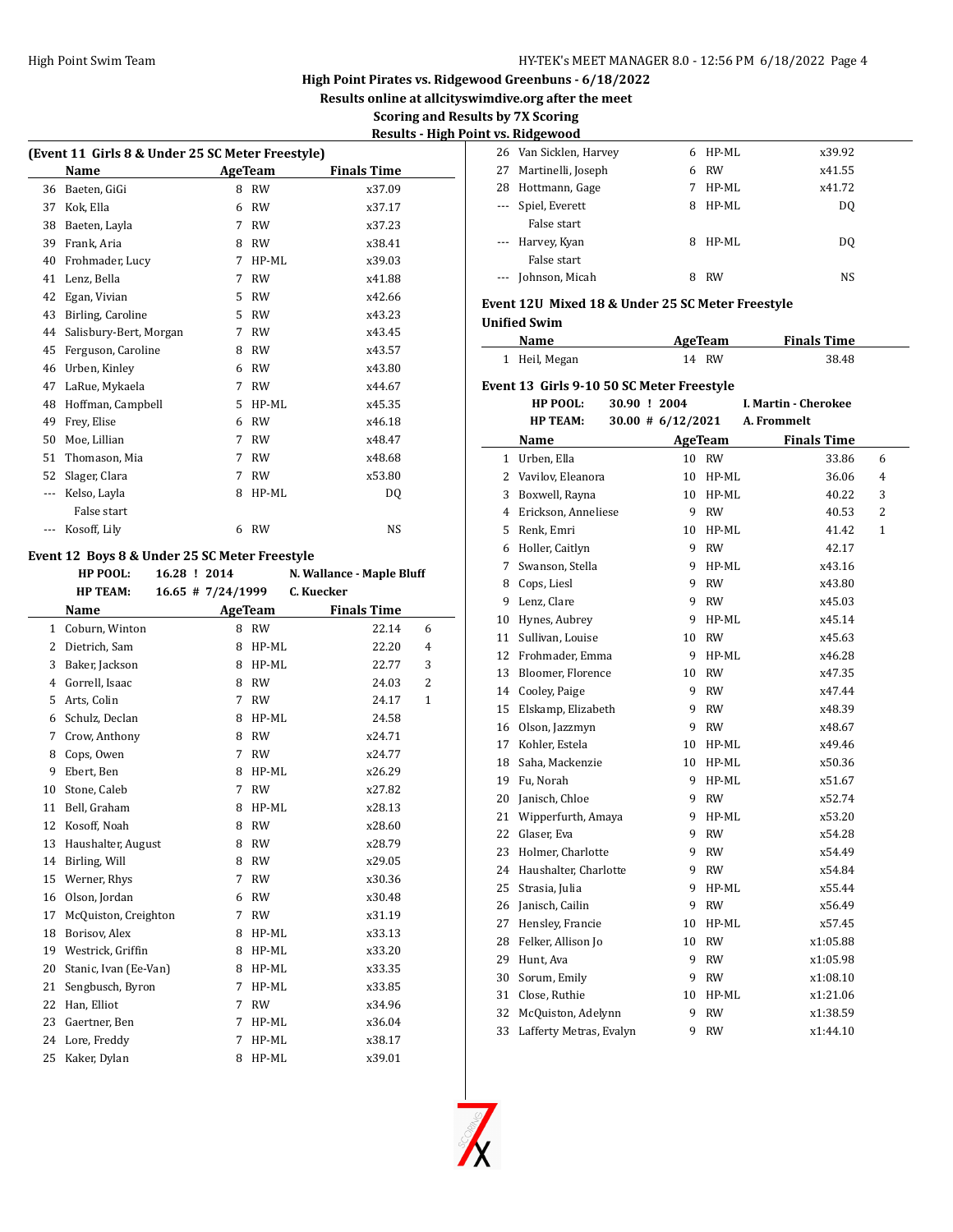**Results online at allcityswimdive.org after the meet**

**Scoring and Results by 7X Scoring Results - High Point vs. Ridgewood**

|                | (Event 13 Girls 9-10 50 SC Meter Freestyle) |                    |                    |                       |                |
|----------------|---------------------------------------------|--------------------|--------------------|-----------------------|----------------|
|                | Name                                        |                    | AgeTeam            | <b>Finals Time</b>    |                |
|                | Ferguson, Cecelia                           |                    | 10 RW              | DQ                    |                |
|                | Re-Submerged                                |                    |                    |                       |                |
|                | Event 14  Boys 9-10 50 SC Meter Freestyle   |                    |                    |                       |                |
|                | HP POOL:                                    | 30.59 ! 2015       |                    | A. Terry - Monona     |                |
|                | <b>HP TEAM:</b>                             | $30.71$ # 8/2/2007 |                    | J. Hornacek           |                |
|                | Name                                        |                    | AgeTeam            | <b>Finals Time</b>    |                |
| $\mathbf{1}$   | Schulz, Grayson                             | 10                 | HP-ML              | 37.15                 | 6              |
| $\overline{2}$ | Brown, Owen                                 | 10                 | <b>RW</b>          | 39.49                 | $\overline{4}$ |
| 3              | Welch, Jacob                                | 10                 | HP-ML              | 39.90                 | 3              |
|                | 4 Jensen, Jimmy                             | 9                  | <b>RW</b>          | 40.17                 | $\overline{2}$ |
| 5              | Martinelli, Jack                            | 9                  | <b>RW</b>          | 41.44                 | $\mathbf{1}$   |
| 6              | Nienajadlo, Liam                            | 10                 | <b>RW</b>          | x42.69                |                |
| $\overline{7}$ | Baker, Chase                                | 9                  | HP-ML              | 43.17                 |                |
| 8              | Fowler, Finn                                | 10                 | <b>RW</b>          | x44.05                |                |
| 9              | Wegner, Cole                                | 10                 | HP-ML              | x44.74                |                |
|                | 10 Olson, Asher                             | 10                 | <b>RW</b>          | x48.20                |                |
| 11             |                                             | 10                 | HP-ML              | x50.06                |                |
| 12             | Bell, Owen                                  | 9                  |                    |                       |                |
| 13             | Carlson, Alexander                          | 10                 | HP-ML<br><b>RW</b> | x51.83<br>x52.91      |                |
|                | Stone, Jake                                 |                    |                    |                       |                |
| 14             | Gunderson, Jacob                            | 9                  | HP-ML              | x56.42                |                |
| 15             | Gaertner, Jon                               | 10                 | HP-ML              | x57.68                |                |
| 16             | Hoffman, Hayden                             | 9                  | HP-ML              | x58.39                |                |
| 17             | Turkow, Gage                                | 10                 | <b>RW</b>          | x59.10                |                |
| 18             | Bromley, Henry                              | 10                 | <b>RW</b>          | x1:01.20              |                |
| 19             | Davis, Nolan                                | 10                 | HP-ML              | x1:04.58              |                |
| 20             | Crombie, Tom                                | 9                  | HP-ML              | x1:06.95              |                |
| 21<br>22       | Hottmann, Clay                              | 9                  | HP-ML              | x1:13.63              |                |
|                | Borisov, Victor                             | 9                  | HP-ML              | x1:21.86              |                |
| ---            | Goeddel, Gus                                | 9                  | <b>RW</b>          | DQ                    |                |
|                | No touch on turn                            |                    |                    |                       |                |
| $---$          | Westrick, Graham                            | 9                  | HP-ML              | DQ                    |                |
|                | No touch on turn                            |                    |                    |                       |                |
|                | Penning, Charlie                            | 9                  | <b>RW</b>          | NS                    |                |
|                | Event 15 Girls 11-12 50 SC Meter Freestyle  |                    |                    |                       |                |
|                | HP POOL:                                    | 28.53 ! 2012       |                    | T. Meyer - High Point |                |
|                | <b>HP TEAM:</b>                             | 28.53 # 6/20/2012  |                    | T. Meyer              |                |
|                | Name                                        |                    | AgeTeam            | <b>Finals Time</b>    |                |
| $\mathbf{1}$   | Frommelt, Abigail                           | 11                 | HP-ML              | 29.05                 | 6              |
| 2              | Martinelli, Jane                            | 12                 | <b>RW</b>          | 30.82                 | $\overline{4}$ |
| 3              | Whildin, Stella                             | 12                 | <b>RW</b>          | 32.83                 | 3              |
| $\overline{4}$ | Martinez, Ace                               | 12                 | <b>RW</b>          | 34.05                 | $\overline{2}$ |
| 5              | Corrigan, Brooklyn                          | 12                 | HP-ML              | 34.76                 | $\mathbf{1}$   |

 Olajos, Julianna 11 RW x34.81 Chellevold, Addison 12 HP-ML 35.17 8 Schmidt, Persephone 12 RW x35.77 9 Crowley, Tessa 12 HP-ML x36.38 Walker, Sage 11 RW x36.51 Harvey, Ellie 11 HP-ML x36.80

|    | vs. riugewoou     |    |           |          |  |
|----|-------------------|----|-----------|----------|--|
| 12 | Plummer, Jaynie   | 11 | HP-ML     | x37.82   |  |
| 13 | O'Donnell, Lauren | 12 | $HP-ML$   | x38.59   |  |
| 14 | Egan, Devyn       | 11 | <b>RW</b> | x38.67   |  |
| 15 | Lauchner, Olivia  | 11 | $HP-ML$   | x38.87   |  |
| 16 | Turkow, Elle      | 12 | <b>RW</b> | x39.04   |  |
| 17 | May, Mckenna      | 11 | RW        | x39.38   |  |
| 18 | Stanic, Dani      | 11 | $HP-ML$   | x39.52   |  |
| 19 | Nelson, Dottie    | 12 | $HP-ML$   | x41.21   |  |
| 20 | Bashirullah, Maya | 11 | $HP-ML$   | x42.30   |  |
| 21 | Alatout, Sophia   | 11 | <b>RW</b> | x42.88   |  |
| 22 | Simon, Kendall    | 11 | $HP-ML$   | x43.19   |  |
| 23 | Olson, Caroline   | 12 | <b>RW</b> | x48.32   |  |
| 24 | Wray, Kelsey      | 11 | $HP-ML$   | x48.67   |  |
| 25 | Andrews, Skye     | 11 | <b>RW</b> | x48.92   |  |
| 26 | Madigan, Isabelle | 11 | $HP-ML$   | x52.66   |  |
| 27 | Buchmann, Addison | 11 | <b>RW</b> | x56.38   |  |
| 28 | Rognstad, Alivia  | 11 | <b>RW</b> | x1:03.47 |  |
|    | Cooley, Madison   | 11 | <b>RW</b> | NS       |  |
|    |                   |    |           |          |  |

#### **Event 16 Boys 11-12 50 SC Meter Freestyle**

|    | HP POOL:                | 26.31 ! 2015 |                   |           | N. Lamers - Middleton |                |
|----|-------------------------|--------------|-------------------|-----------|-----------------------|----------------|
|    | <b>HP TEAM:</b>         |              | 27.88 # 7/25/2009 |           | J. Hornacek           |                |
|    | Name                    |              |                   | AgeTeam   | <b>Finals Time</b>    |                |
| 1  | Parks, Carter           |              | 12                | HP-ML     | 31.76                 | 6              |
| 2  | Boldyrev, Max           |              | 11                | <b>RW</b> | 33.16                 | $\overline{4}$ |
| 3  | Urben, Logan            |              | 12                | <b>RW</b> | 33.42                 | 3              |
| 4  | Dietrich, Will          |              | 11                | HP-ML     | 33.74                 | $\overline{2}$ |
| 5  | Plautz, Henry           |              | 12                | <b>RW</b> | 34.43                 | 1              |
| 6  | Carlson, Cormac         |              | 12                | HP-ML     | 34.67                 |                |
| 7  | Rogness, Grady          |              | 12                | HP-ML     | x34.91                |                |
| 8  | Schuster, CI            |              | 12                | HP-ML     | x36.30                |                |
| 9  | Jensen, Brady           |              | 11                | <b>RW</b> | x36.32                |                |
| 10 | Skjervem, Connor        |              | 12                | <b>RW</b> | x37.37                |                |
| 11 | Hager, Liam             |              | 12                | <b>RW</b> | x37.42                |                |
| 12 | Baeten, Gabriel         |              | 11                | <b>RW</b> | x38.29                |                |
| 13 | Chen, Victor            |              | 11                | HP-ML     | x38.41                |                |
| 14 | Strasia, Luke           |              | 12                | HP-ML     | x38.80                |                |
| 15 | Giese, Charlie          |              | 11                | HP-ML     | x39.27                |                |
| 16 | Colegial, Isaiah        |              | 12                | <b>RW</b> | x41.07                |                |
| 17 | Jensen, Max             |              | 12                | HP-ML     | x41.14                |                |
| 18 | Watermolen, Huck        |              | 11                | <b>RW</b> | x43.45                |                |
| 19 | Rayshel, Mathis         |              | 12                | <b>RW</b> | x44.11                |                |
| 20 | Hrenak, Kian            |              | 12                | HP-ML     | x44.72                |                |
| 21 | Erickson, LeRoy         |              | 11                | <b>RW</b> | x45.27                |                |
| 22 | Crow, Lucas             |              | 11                | <b>RW</b> | x48.88                |                |
| 23 | Ivens, Henry            |              | 11                | $HP-ML$   | x50.10                |                |
| 24 | Gehrig, Victor          |              | 11                | <b>RW</b> | x53.03                |                |
| 25 | Frey, Joel              |              | 11                | <b>RW</b> | x54.60                |                |
| 26 | Polglaze, Max           |              | 11                | <b>RW</b> | x54.88                |                |
| 27 | McElroy, Colin          |              | 11                | <b>RW</b> | x55.40                |                |
| 28 | Lafferty Metras, Kieran |              | 11                | <b>RW</b> | x55.55                |                |
| 29 | Paucek, Simon           |              | 11                | <b>RW</b> | x58.92                |                |
|    |                         |              |                   |           |                       |                |

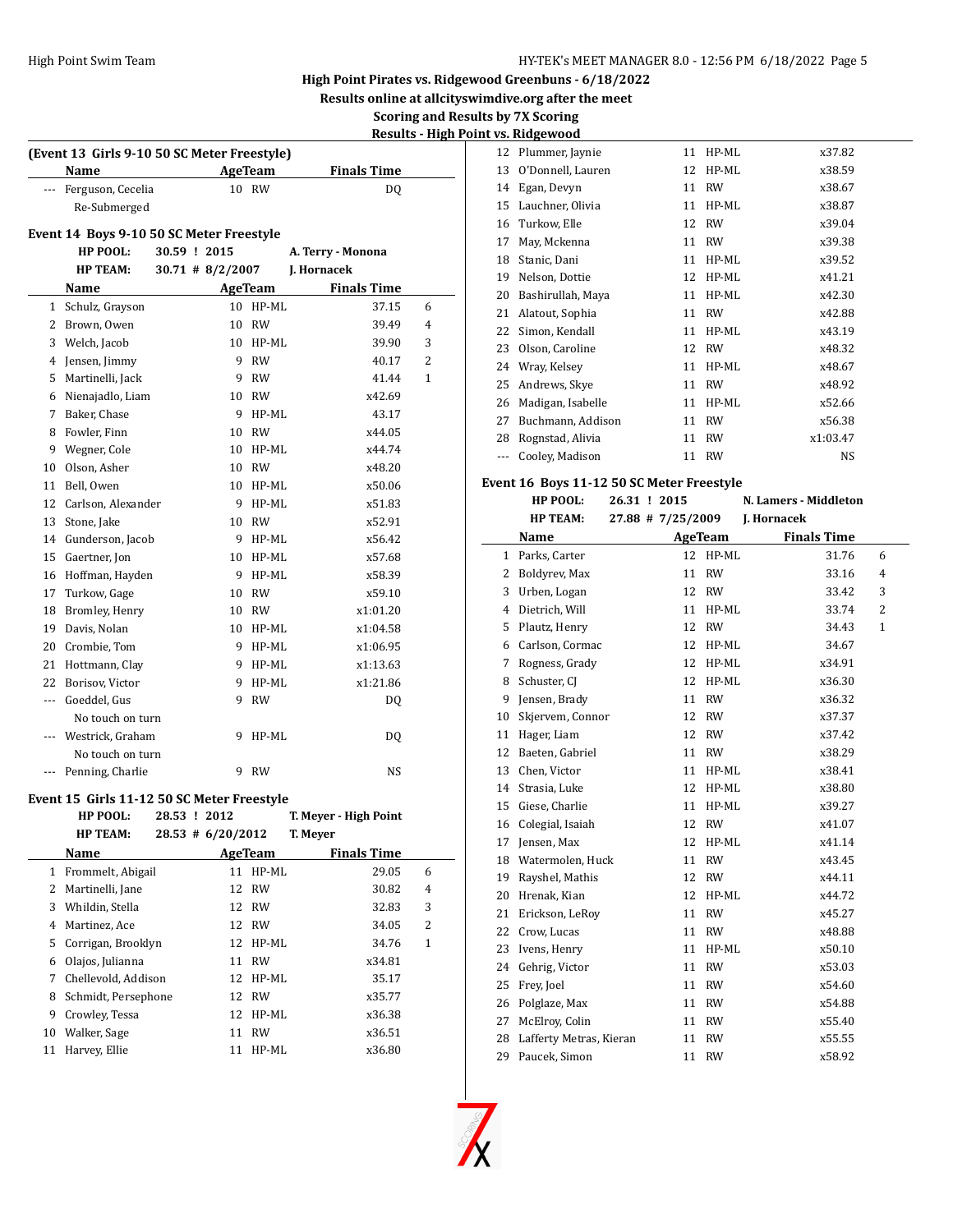$\overline{a}$ 

# **High Point Pirates vs. Ridgewood Greenbuns - 6/18/2022**

**Results online at allcityswimdive.org after the meet**

# **Scoring and Results by 7X Scoring**

**Results - High Point vs. Ridgewood**

| (Event 16 Boys 11-12 50 SC Meter Freestyle) |          |                    |  |  |  |  |  |
|---------------------------------------------|----------|--------------------|--|--|--|--|--|
| Name                                        | AgeTeam  | <b>Finals Time</b> |  |  |  |  |  |
| --- Walker, Cole                            | 12 HP-ML | NS.                |  |  |  |  |  |
| --- Villegas, Oliver                        | 11 RW    | NS.                |  |  |  |  |  |

# **Event 17 Girls 13-14 100 SC Meter Freestyle**

| <b>HP POOL:</b> | 58.86 ! 2015      | C. Mack - Middleton |
|-----------------|-------------------|---------------------|
| <b>HP TEAM:</b> | 59.80 # 7/30/2015 | S. Henshue          |

|      | Name               |    | AgeTeam   | <b>Finals Time</b> |              |  |
|------|--------------------|----|-----------|--------------------|--------------|--|
| 1    | Renk, Mari         | 14 | HP-ML     | 1:06.08            | 6            |  |
| 2    | McGinnis, Ella     | 13 | <b>RW</b> | 1:07.83            | 4            |  |
| 3    | Keebler, Lydia     | 14 | HP-ML     | 1:12.83            | 3            |  |
| 4    | Lanphear, Addison  | 13 | <b>RW</b> | 1:12.89            | 2            |  |
| 5    | Gilbert, Jadyn     |    | 14 RW     | 1:15.34            | $\mathbf{1}$ |  |
| *6   | Konrad, Alyssa     | 14 | HP-ML     | 1:15.97            |              |  |
| $*6$ | Younk, Emma        | 13 | <b>RW</b> | x1:15.97           |              |  |
| 8    | Underhill, Rory    | 14 | HP-ML     | x1:16.50           |              |  |
| 9    | Schafer, Kendall   | 14 | RW        | x1:17.28           |              |  |
| 10   | Karnes, Maya       | 14 | RW        | x1:17.38           |              |  |
| 11   | Wagner, Kira       | 13 | RW        | x1:18.62           |              |  |
| 12   | Boerboom, Jocelyn  |    | 13 RW     | x1:19.41           |              |  |
| 13   | Chellevold, Olivia | 14 | HP-ML     | x1:19.61           |              |  |
| 14   | Erdtmann, Valerie  |    | 14 RW     | x1:20.41           |              |  |
| 15   | Scheffelman, Lily  |    | 13 RW     | x1:24.87           |              |  |
| 16   | Key, Kaetlyn       |    | 14 RW     | x1:28.29           |              |  |
| 17   | Streit, Megan      | 14 | HP-ML     | x1:39.22           |              |  |
| 18   | Purcell, Parker    |    | 13 RW     | x1:45.04           |              |  |

#### **Event 18 Boys 13-14 100 SC Meter Freestyle**

|    | HP POOL:<br><b>HP TEAM:</b> | 56.54 ! 1993 | $57.07$ # 7/26/2018 |           | S. Koziar - Hill Farm<br>E. Tucker-Jones |   |
|----|-----------------------------|--------------|---------------------|-----------|------------------------------------------|---|
|    | Name                        |              |                     | AgeTeam   | <b>Finals Time</b>                       |   |
| 1  | Olajos, John                |              | 14                  | RW        | 1:02.94                                  | 6 |
|    | 2 Robinson, Nick            |              |                     | 13 RW     | 1:17.38                                  | 4 |
| 3  | Crowley, Colin              |              |                     | 13 HP-ML  | 1:19.90                                  | 3 |
| 4  | Grzybowski, Jack            |              | 13                  | RW        | 1:19.84                                  | 2 |
| 5. | Owens, Henry                |              |                     | 14 HP-ML  | 1:20.51                                  | 1 |
| 6  | Swanson, Bennett            |              | 13                  | HP-ML     | 1:24.68                                  |   |
|    | Dankert, Graham             |              | 13                  | RW        | x1:31.16                                 |   |
| 8  | Lenz, Anthony               |              | 13                  | <b>RW</b> | x1:32.98                                 |   |

#### **Event 19 Girls 15-18 100 SC Meter Freestyle**

|    | HP POOL:<br><b>HP TEAM:</b> | 55.06 ! 2015 | $58.72 \pm 8/4/2019$ |           | <b>B. Nelson - Ridgewood</b><br><b>D.</b> Walker |   |
|----|-----------------------------|--------------|----------------------|-----------|--------------------------------------------------|---|
|    | Name                        |              |                      | AgeTeam   | <b>Finals Time</b>                               |   |
|    | Frommelt, Isabell           |              |                      | 15 HP-ML  | 1:04.74                                          | 6 |
|    | Anderson, Izzie             |              | 18                   | <b>RW</b> | 1:07.36                                          | 4 |
| 3  | Silverwood, Kaitlyn         |              |                      | 16 RW     | 1:07.59                                          | 3 |
| 4  | Pellitteri, Olivia          |              |                      | 15 RW     | 1:08.19                                          | 2 |
| 5. | Gonzales, Bella             |              | 17                   | <b>RW</b> | x1:10.04                                         |   |
| 6  | Corrigan, Carly             |              |                      | 15 HP-ML  | 1:14.10                                          | 1 |
| 7  | Affeldt, Bryn               |              |                      | 16 RW     | x1:14.19                                         |   |
| 8  | Malecki, Emilia             |              | 15                   | HP-ML     | 1:17.78                                          |   |

| 9 Silverwood, Madeline |     | 17 RW | x1:20.12 |
|------------------------|-----|-------|----------|
| 10 Heil, Amelia        |     | 16 RW | x1:21.30 |
| --- Lucey, Sonia       |     | 15 RW | NS       |
| --- Moll. Ali          |     | 17 RW | NS.      |
| --- Braun, Margaret    |     | 16 RW | NS       |
| --- Mutch, Abbey       | 18. | - RW  | NS       |
|                        |     |       |          |

## **Event 20 Boys 15-18 100 SC Meter Freestyle**

|    | HP POOL:          |  | 52.85 ! 2015        |          | <b>B. McDade - Monona</b> |   |  |
|----|-------------------|--|---------------------|----------|---------------------------|---|--|
|    | <b>HP TEAM:</b>   |  | $51.93 \# 8/4/2019$ |          | A. Martin                 |   |  |
|    | Name              |  |                     | AgeTeam  | <b>Finals Time</b>        |   |  |
| 1  | Jenn, Scott       |  |                     | 17 RW    | 57.89                     | 6 |  |
| 2  | Giese, Sam        |  |                     | 15 HP-ML | 58.77                     | 4 |  |
| 3  | Affeldt, Henry    |  |                     | 16 RW    | 59.17                     | 3 |  |
| 4  | Patton, Calvin    |  |                     | 16 RW    | 59.96                     | 2 |  |
|    | 5 Thomas, Mason   |  | 17                  | HP-ML    | 1:01.72                   | 1 |  |
| 6  | Schneider, Devin  |  | 17                  | HP-ML    | 1:05.47                   |   |  |
| 7  | Van Houten, Aimon |  | 16                  | RW       | x1:05.95                  |   |  |
| 8  | Chen, Bill        |  |                     | 15 HP-ML | x1:06.39                  |   |  |
| 9  | Letang, Andrew    |  | 15                  | HP-ML    | x1:08.57                  |   |  |
| 10 | Banker, David     |  |                     | 15 HP-ML | x1:12.17                  |   |  |
| 11 | Olson, Luke       |  |                     | 15 RW    | x1:15.91                  |   |  |
|    |                   |  |                     |          |                           |   |  |

#### **Event 21 Girls 8 & Under 25 SC Meter Backstroke**

|                | HP POOL:               | 18.79 ! 1993 |                    |           | M. Barry - Maple Bluff |              |
|----------------|------------------------|--------------|--------------------|-----------|------------------------|--------------|
|                | <b>HP TEAM:</b>        |              | $19.17$ # 7/6/2019 |           | A. Frommelt            |              |
|                | Name                   |              | <b>AgeTeam</b>     |           | <b>Finals Time</b>     |              |
| 1              | Felkner, Cora          |              | 8                  | HP-ML     | 22.88                  | 6            |
| 2              | Parks, Lucy            |              | 8                  | $HP-ML$   | 25.51                  | 4            |
| 3              | Baik, Ellie            |              | 7                  | HP-ML     | 27.02                  | 3            |
| $\overline{4}$ | Skjervem, Anabelle     |              | 7                  | <b>RW</b> | 29.25                  | 2            |
| 5              | Albert, Avery          |              | 8                  | HP-ML     | x30.24                 |              |
| 6              | Walker, Sienna         |              | 8                  | <b>RW</b> | 31.34                  | $\mathbf{1}$ |
| 7              | Becker, Anna           |              | 8                  | $HP-ML$   | x31.51                 |              |
| 8              | Maiden, Crosby         |              | 8                  | <b>RW</b> | 31.61                  |              |
| 9              | Pellitteri, Eve        |              | 8                  | <b>RW</b> | x31.73                 |              |
| 10             | Carlson, Gabby         |              | 8                  | <b>RW</b> | x32.33                 |              |
| 11             | Lauchner, Ava          |              | 7                  | $HP-ML$   | x32.82                 |              |
| 12             | Moreland, Monica       |              | 8                  | $HP-ML$   | x33.16                 |              |
| 13             | Colegial, Mayah        |              | 8                  | RW        | x33.79                 |              |
| 14             | Rohlwing, Linnea       |              | 7                  | $HP-ML$   | x35.80                 |              |
| 15             | Pence, Everly          |              | 8                  | HP-ML     | x36.12                 |              |
| 16             | Baeten, GiGi           |              | 8                  | <b>RW</b> | x36.26                 |              |
| 17             | Ivens, Norah           |              | 8                  | $HP-ML$   | x36.55                 |              |
| 18             | Elskamp, Emma          |              | 6                  | <b>RW</b> | x37.54                 |              |
| 19             | Marriott, Charlotte    |              | 8                  | <b>RW</b> | x37.76                 |              |
| 20             | Kosoff, Lily           |              | 6                  | <b>RW</b> | x38.82                 |              |
| 21             | Whildin, Shay          |              | 7                  | <b>RW</b> | x39.78                 |              |
| 22             | Paucek, Sofia          |              | 8                  | <b>RW</b> | x40.76                 |              |
| $*23$          | Chellevold, Delaney    |              | 7                  | $HP-ML$   | x43.23                 |              |
| $*23$          | Simon, Scarlett        |              | 6                  | HP-ML     | x43.23                 |              |
| 25             | Salisbury-Bert, Morgan |              | 7                  | <b>RW</b> | x44.33                 |              |

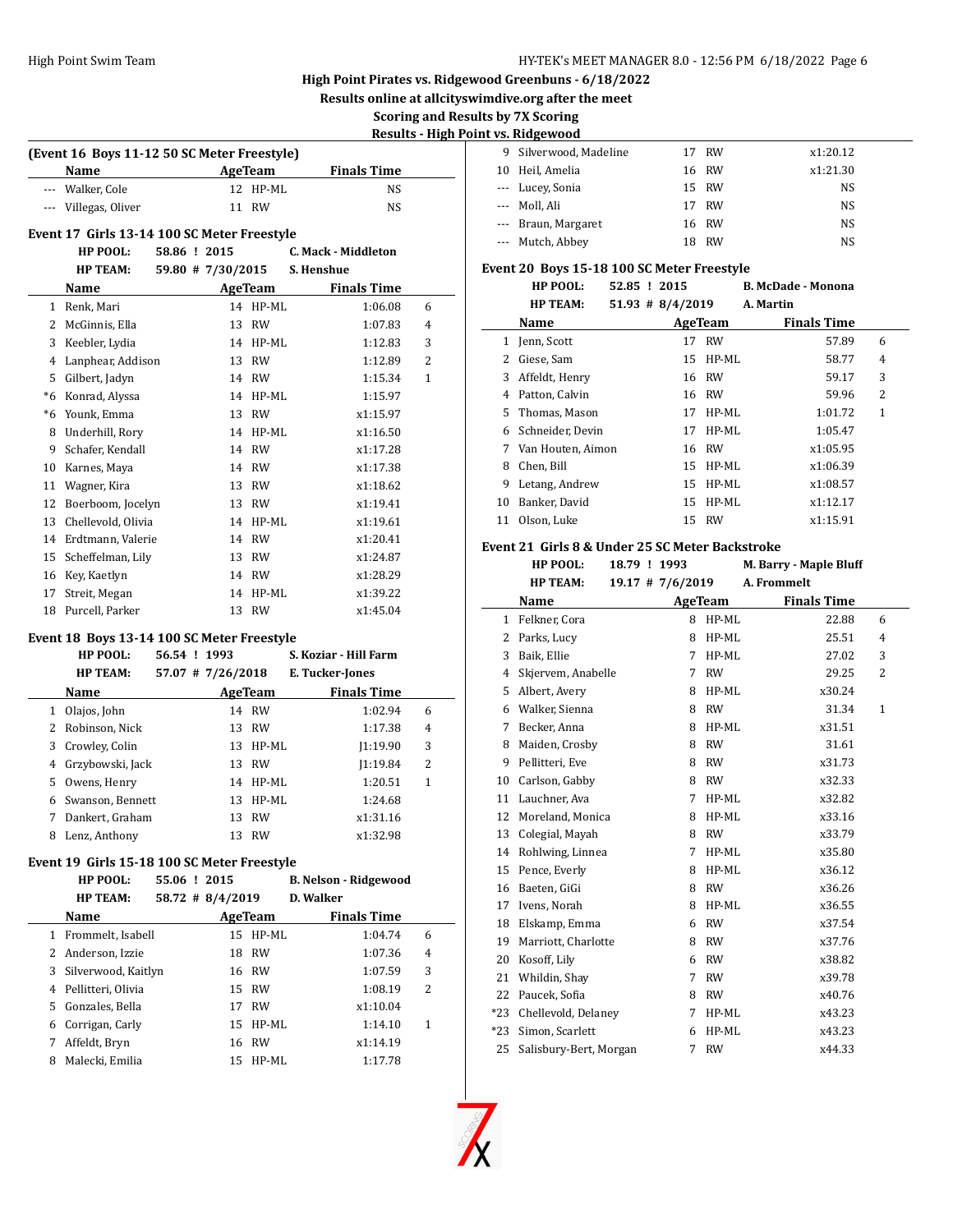**Results online at allcityswimdive.org after the meet**

### **Scoring and Results by 7X Scoring Results - High Point vs. Ridgewood**

|     | (Event 21 Girls 8 & Under 25 SC Meter Backstroke) |   |           |                    |  |
|-----|---------------------------------------------------|---|-----------|--------------------|--|
|     | Name                                              |   | AgeTeam   | <b>Finals Time</b> |  |
| 26  | Thomason, Mia                                     | 7 | <b>RW</b> | x44.41             |  |
| 27  | Frey, Elise                                       | 6 | <b>RW</b> | x45.77             |  |
| 28  | Schmidt, Calliope                                 | 8 | <b>RW</b> | x47.25             |  |
| 29  | Ferguson, Caroline                                | 8 | <b>RW</b> | x47.55             |  |
| 30  | Kok, Ella                                         | 6 | <b>RW</b> | x48.23             |  |
| 31  | Lenz, Bella                                       | 7 | <b>RW</b> | x48.97             |  |
| 32  | Urben, Kinley                                     | 6 | <b>RW</b> | x50.17             |  |
| 33  | Coburn, London                                    | 6 | <b>RW</b> | x51.10             |  |
| 34  | Felker, Kate                                      | 8 | <b>RW</b> | x51.28             |  |
| 35  | Egan, Vivian                                      | 5 | RW        | x51.66             |  |
| 36  | Moe, Lillian                                      | 7 | <b>RW</b> | x54.19             |  |
| 37  | Baeten, Layla                                     | 7 | <b>RW</b> | x55.80             |  |
| 38  | Sengbusch, Hazel                                  | 5 | $HP-ML$   | x1:06.67           |  |
| 39  | LaRue, Mykaela                                    | 7 | <b>RW</b> | x1:08.38           |  |
| --- | Gunderson, Olivia                                 | 7 | HP-ML     | DQ                 |  |
|     | Shoulders past vertical toward breast             |   |           |                    |  |
|     | Birling, Caroline                                 |   | 5 RW      | DO.                |  |
|     | Shoulders past vertical toward breast             |   |           |                    |  |
|     | Carlson, Yael                                     |   | 7 HP-ML   | DO.                |  |
|     | Shoulders past vertical toward breast             |   |           |                    |  |
|     | Schloss, Makenna                                  |   | 7 RW      | DQ                 |  |
|     | False start                                       |   |           |                    |  |
|     | Verzola, Leana                                    | 8 | RW        | DQ                 |  |
|     | Standing on bottom                                |   |           |                    |  |
| --- | Murtaugh, Nina                                    | 8 | RW        | DQ                 |  |
|     | Shoulders past vertical toward breast             |   |           |                    |  |
|     | Analla, Helena                                    | 8 | RW        | <b>NS</b>          |  |

#### **Event 22 Boys 8 & Under 25 SC Meter Backstroke**

|    | HP POOL:              | 19.65 ! 2015      |   |                | <b>B. Schreiber - Ridgewood</b> |              |  |
|----|-----------------------|-------------------|---|----------------|---------------------------------|--------------|--|
|    | <b>HP TEAM:</b>       | 20.34 # 7/25/2009 |   |                | <b>B.</b> Zillner               |              |  |
|    | Name                  |                   |   | <b>AgeTeam</b> | <b>Finals Time</b>              |              |  |
| 1  | Holler, Zac           |                   | 7 | <b>RW</b>      | 25.81                           | 6            |  |
| 2  | Dietrich, Sam         |                   | 8 | HP-ML          | 26.68                           | 4            |  |
| 3  | Curran, Colvin        |                   | 7 | <b>RW</b>      | 26.70                           | 3            |  |
| 4  | Schulz, Declan        |                   | 8 | HP-ML          | 27.20                           | 2            |  |
| 5  | Ebert, Ben            |                   | 8 | HP-ML          | 30.83                           | $\mathbf{1}$ |  |
| 6  | Arts, Colin           |                   | 7 | <b>RW</b>      | 31.11                           |              |  |
| 7  | Cops, Owen            |                   | 7 | <b>RW</b>      | x31.28                          |              |  |
| 8  | Stone, Caleb          |                   | 7 | <b>RW</b>      | x32.24                          |              |  |
| 9  | Coburn, Winton        |                   | 8 | <b>RW</b>      | x32.89                          |              |  |
| 10 | Gorrell, Isaac        |                   | 8 | <b>RW</b>      | x35.81                          |              |  |
| 11 | Olson, Jordan         |                   | 6 | <b>RW</b>      | x35.85                          |              |  |
| 12 | Stanic, Ivan (Ee-Van) |                   | 8 | HP-ML          | x37.01                          |              |  |
| 13 | Werner, Rhys          |                   | 7 | <b>RW</b>      | x38.23                          |              |  |
| 14 | Kosoff, Noah          |                   | 8 | <b>RW</b>      | x38.62                          |              |  |
| 15 | Harvey, Kyan          |                   | 8 | HP-ML          | x38.70                          |              |  |
| 16 | Sengbusch, Byron      |                   | 7 | HP-ML          | x39.02                          |              |  |
| 17 | Haushalter, August    |                   | 8 | <b>RW</b>      | x39.18                          |              |  |
| 18 | McQuiston, Creighton  |                   | 7 | <b>RW</b>      | x46.66                          |              |  |
|    |                       |                   |   |                |                                 |              |  |

|    | . vs. niugewoou                       |   |         |        |
|----|---------------------------------------|---|---------|--------|
|    | 19 Martinelli, Joseph                 |   | 6 RW    | x49.04 |
| 20 | Kaker, Dylan                          | 8 | $HP-ML$ | x49.44 |
|    | 21 Spiel, Everett                     | 8 | HP-ML   | x54.67 |
|    | 22 Hottmann, Gage                     | 7 | $HP-ML$ | x58.91 |
|    | --- Bell. Graham                      | 8 | HP-ML   | DO.    |
|    | Shoulders past vertical toward breast |   |         |        |
|    | --- Johnson, Micah                    |   | RW      | NS     |

#### **Event 23 Girls 9-10 50 SC Meter Backstroke**

| HP POOL:        | 36.34 ! 2015          | I. Gonzales - Ridgewood |
|-----------------|-----------------------|-------------------------|
| <b>HP TEAM:</b> | $36.63 \pm 6/19/2021$ | A. Frommelt             |

|    |                                       |    |           | $50.05$ $\frac{10}{2}$ $12/2021$ $\frac{11}{2}$ $\frac{11}{2}$ $\frac{11}{2}$ |   |
|----|---------------------------------------|----|-----------|-------------------------------------------------------------------------------|---|
|    | Name                                  |    | AgeTeam   | <b>Finals Time</b>                                                            |   |
| 1  | Spiel, Gwenyth                        | 10 | $HP-ML$   | 47.63                                                                         | 6 |
| 2  | Swanson, Stella                       | 9  | $HP-ML$   | 50.14                                                                         | 4 |
| 3  | Lenz, Clare                           | 9  | <b>RW</b> | 50.48                                                                         | 3 |
| 4  | Holler, Caitlyn                       | 9  | <b>RW</b> | 53.63                                                                         | 2 |
| 5  | Cops, Liesl                           | 9  | <b>RW</b> | 54.15                                                                         | 1 |
| 6  | Werner, Myla                          | 10 | <b>RW</b> | x54.22                                                                        |   |
| 7  | Cooley, Paige                         | 9  | <b>RW</b> | x55.84                                                                        |   |
| 8  | Sullivan, Louise                      | 10 | <b>RW</b> | x56.11                                                                        |   |
| 9  | Ferguson, Cecelia                     | 10 | <b>RW</b> | x1:00.30                                                                      |   |
| 10 | Egan, Laine                           | 9  | <b>RW</b> | x1:00.93                                                                      |   |
| 11 | Strasia, Julia                        | 9  | HP-ML     | 1:02.11                                                                       |   |
| 12 | Olson, Jazzmyn                        | 9  | <b>RW</b> | x1:04.75                                                                      |   |
| 13 | Kohler, Estela                        | 10 | HP-ML     | x1:05.03                                                                      |   |
| 14 | Hunt, Ava                             | 9  | <b>RW</b> | x1:05.76                                                                      |   |
| 15 | Janisch, Chloe                        | 9  | <b>RW</b> | x1:06.49                                                                      |   |
| 16 | Janisch, Cailin                       | 9  | <b>RW</b> | x1:07.95                                                                      |   |
| 17 | McQuiston, Adelynn                    | 9  | <b>RW</b> | x1:24.65                                                                      |   |
| 18 | Lafferty Metras, Evalyn               | 9  | <b>RW</b> | x2:07.54                                                                      |   |
|    | Holmer, Charlotte                     | 9  | <b>RW</b> | DQ                                                                            |   |
|    | Shoulders past vertical toward breast |    |           |                                                                               |   |
|    | Felker, Allison Jo                    |    | 10 RW     | DQ                                                                            |   |
|    | Shoulders past vertical toward breast |    |           |                                                                               |   |
|    | Saha, Mackenzie                       |    | 10 HP-ML  | DQ                                                                            |   |
|    | Shoulders past vertical toward breast |    |           |                                                                               |   |
|    | Haushalter, Charlotte                 |    | 9 RW      | DQ                                                                            |   |
|    | Shoulders past vertical toward breast |    |           |                                                                               |   |

#### **Event 24 Boys 9-10 50 SC Meter Backstroke**

|    | HP POOL:<br>34.70 ! 2018  |                      |           | S. Wolf - Middleton |   |
|----|---------------------------|----------------------|-----------|---------------------|---|
|    | <b>HP TEAM:</b>           | $36.06 \pm 8/2/2007$ |           | J. Hornacek         |   |
|    | Name                      |                      | AgeTeam   | <b>Finals Time</b>  |   |
| 1  | Patrick-Stern, Anthony    | 10                   | RW        | 45.25               | 6 |
| 2  | Cutler-Heiderscheit, Finn | 9                    | <b>RW</b> | 49.90               | 4 |
| 3  | Hansen, Jake              | 10                   | RW        | 50.05               | 3 |
| 4  | Welch, Jacob              | 10                   | HP-ML     | 51.67               | 2 |
| 5. | Potrzebowski, Luke        | 10                   | HP-ML     | 55.43               | 1 |
| 6  | Fowler, Finn              | 10                   | <b>RW</b> | x58.08              |   |
| 7  | Wegner, Cole              | 10                   | HP-ML     | 1:01.41             |   |
| 8  | Gaertner, Jon             | 10                   | $HP-ML$   | x1:03.79            |   |
| 9  | Bromley, Henry            | 10                   | <b>RW</b> | x1:17.27            |   |



 $\overline{\phantom{a}}$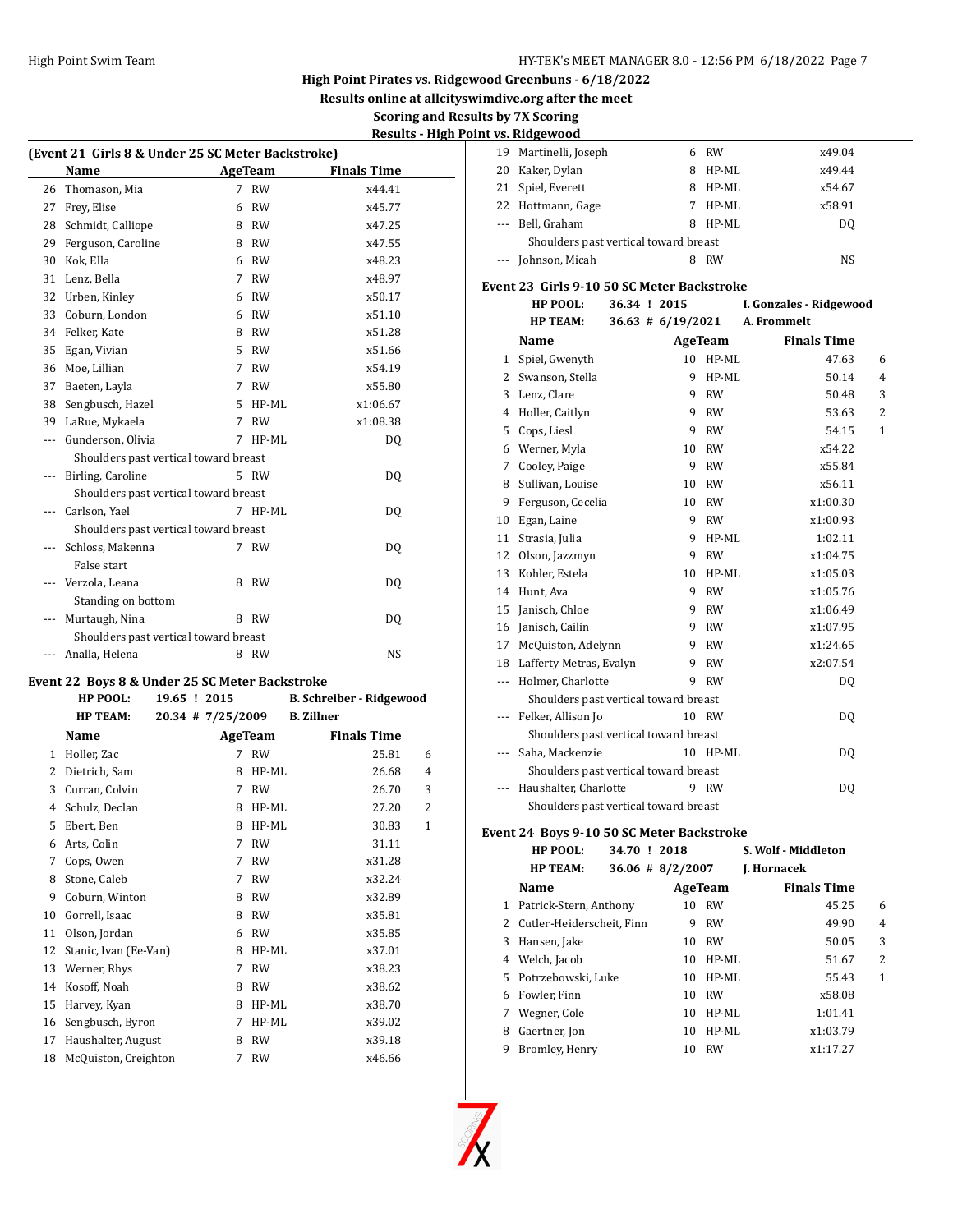**Results online at allcityswimdive.org after the meet**

## **Scoring and Results by 7X Scoring**

**Results - High Point vs. Ridgewood**

| (Event 24 Boys 9-10 50 SC Meter Backstroke) |                                       |   |         |                    |  |  |  |
|---------------------------------------------|---------------------------------------|---|---------|--------------------|--|--|--|
|                                             | <b>Name</b>                           |   | AgeTeam | <b>Finals Time</b> |  |  |  |
| 10                                          | Goeddel, Gus                          | 9 | RW      | x1:32.36           |  |  |  |
|                                             | --- Crombie, Tom                      | 9 | HP-ML   | DO.                |  |  |  |
|                                             | Shoulders past vertical toward breast |   |         |                    |  |  |  |
|                                             | --- Penning, Charlie                  |   | RW      | NS                 |  |  |  |
|                                             | --- Martinelli, Jack                  |   | RW      | NS                 |  |  |  |

#### **Event 25 Girls 11-12 50 SC Meter Backstroke**

|       | HP POOL:                              | 32.13 ! 2015          |           | T. Kalish - Ridgewood |   |
|-------|---------------------------------------|-----------------------|-----------|-----------------------|---|
|       | <b>HP TEAM:</b>                       | $33.65$ # $7/12/2004$ |           | J. Powell             |   |
|       | Name                                  |                       | AgeTeam   | <b>Finals Time</b>    |   |
| 1     | Goodavish, Emmie                      | 11                    | <b>RW</b> | 34.70                 | 6 |
| 2     | Heil, Mallory                         | 11                    | <b>RW</b> | 36.54                 | 4 |
| 3     | Hynes, Adelyn                         | 11                    | HP-ML     | 37.86                 | 3 |
| 4     | Boxwell, Talyn                        | 12                    | HP-ML     | 40.91                 | 2 |
| 5     | Birling, Lydia                        | 11                    | <b>RW</b> | 41.15                 | 1 |
| 6     | Raymond, Sienna                       | 12                    | <b>RW</b> | x41.60                |   |
| 7     | Olajos, Julianna                      | 11                    | <b>RW</b> | x42.63                |   |
| 8     | Martinez, Ace                         | 12                    | <b>RW</b> | x43.61                |   |
| 9     | Corrigan, Brooklyn                    | 12                    | HP-ML     | 44.11                 |   |
| 10    | O'Donnell, Lauren                     | 12                    | $HP-ML$   | x45.03                |   |
| 11    | Chellevold, Addison                   | 12                    | HP-ML     | x45.45                |   |
| 12    | Egan, Devyn                           | 11                    | <b>RW</b> | x47.42                |   |
| 13    | Plummer, Jaynie                       | 11                    | HP-ML     | x50.43                |   |
| $*14$ | Alatout, Sophia                       | 11                    | <b>RW</b> | x53.48                |   |
| $*14$ | Grudzinski, Lucy                      | 11                    | $HP-ML$   | x53.48                |   |
| 16    | Madigan, Isabelle                     | 11                    | HP-ML     | x1:04.41              |   |
| 17    | Rognstad, Alivia                      | 11                    | <b>RW</b> | x1:05.44              |   |
| ---   | Buchmann, Addison                     | 11                    | <b>RW</b> | DQ                    |   |
|       | Shoulders past vertical toward breast |                       |           |                       |   |
| ---   | Stanic, Dani                          |                       | 11 HP-ML  | D <sub>0</sub>        |   |
|       | Shoulders past vertical toward breast |                       |           |                       |   |
|       | Cooley, Madison                       |                       | 11 RW     | NS                    |   |
|       |                                       |                       |           |                       |   |

#### **Event 26 Boys 11-12 50 SC Meter Backstroke**

|    | HP POOL:         | 32.15 ! 2012 |                      |           | <b>M. Draves - Middleton</b> |                |
|----|------------------|--------------|----------------------|-----------|------------------------------|----------------|
|    | <b>HP TEAM:</b>  |              | $32.20 \# 6/20/2009$ |           | J. Hornacek                  |                |
|    | Name             |              |                      | AgeTeam   | <b>Finals Time</b>           |                |
| 1  | Curran, Brecken  |              | 11                   | <b>RW</b> | 36.17                        | 6              |
| 2  | Moreland, Isaac  |              | 12                   | HP-ML     | 41.39                        | 4              |
| 3  | Plautz, Henry    |              | 12                   | RW        | 41.82                        | 3              |
| 4  | Jensen, Brady    |              | 11                   | RW        | 44.58                        | $\overline{2}$ |
| 5  | Snow, Will       |              | 11                   | RW        | x45.39                       |                |
| 6  | Hager, Liam      |              | 12                   | RW        | x47.93                       |                |
| 7  | Skjervem, Connor |              | 12                   | RW        | x48.32                       |                |
| 8  | Bertram, Andrew  |              | 11                   | HP-ML     | 51.81                        | 1              |
| 9  | Colegial, Isaiah |              | 12                   | RW        | x51.93                       |                |
| 10 | Baeten, Gabriel  |              | 11                   | RW        | x53.34                       |                |
| 11 | Erickson, LeRov  |              | 11                   | <b>RW</b> | x53.47                       |                |
| 12 | Rayshel, Mathis  |              | 12                   | RW        | x54.04                       |                |
| 13 | Jensen, Max      |              | 12                   | HP-ML     | 54.39                        |                |

|    | . . <i>.</i>               |    |           |          |
|----|----------------------------|----|-----------|----------|
|    | 14 McElroy, Colin          |    | 11 RW     | x55.24   |
|    | 15 Hrenak, Kian            |    | 12 HP-ML  | x57.54   |
|    | 16 Paucek, Simon           |    | 11 RW     | x58.17   |
| 17 | Gehrig, Victor             |    | 11 RW     | x1:01.26 |
| 18 | Polglaze, Max              | 11 | RW        | x1:03.45 |
| 19 | Crow. Lucas                | 11 | RW        | x1:11.46 |
| 20 | Frey, Joel                 | 11 | RW        | x1:21.37 |
|    | 21 Lafferty Metras, Kieran | 11 | <b>RW</b> | x1:24.74 |
|    | --- Villegas, Oliver       | 11 | <b>RW</b> | NS       |

#### **Event 27 Girls 13-14 100 SC Meter Backstroke**

|    | HP POOL:<br>$1:07.36$ ! 2015             |         |       | S. Stewart - Ridgewood |   |
|----|------------------------------------------|---------|-------|------------------------|---|
|    | <b>HP TEAM:</b><br>$1:09.41$ # 7/26/2018 |         |       | N. Martin              |   |
|    | Name                                     | AgeTeam |       | <b>Finals Time</b>     |   |
| 1  | Osthelder, Sara                          | 13      | RW    | 1:14.36                | 6 |
| 2  | Jensen, Jane                             | 14      | - RW  | 1:15.46                | 4 |
| 3  | Erdtmann, Gina                           | 13      | RW    | 1:29.70                | 3 |
| 4  | Younk, Emma                              | 13      | RW    | x1:32.14               |   |
| 5. | Chellevold, Olivia                       | 14      | HP-ML | 1:34.63                | 2 |
| 6  | Braun, Jane                              | 13      | RW    | x1:41.04               |   |
| 7  | Key, Kaetlyn                             | 14      | RW    | x1:44.64               |   |
| 8  | Wagner, Kira                             | 13      | RW    | x1:46.92               |   |
| 9  | Scheffelman, Lily                        | 13      | RW    | x2:01.14               |   |
|    | Purcell, Parker                          | 13      | RW    | DQ                     |   |
|    | Shoulders past vertical toward breast    |         |       |                        |   |

#### **Event 28 Boys 13-14 100 SC Meter Backstroke**

|    | $1:04.85$ ! 1993<br><b>HP POOL:</b> |                       | S. Koziar - Hill Farm |                |
|----|-------------------------------------|-----------------------|-----------------------|----------------|
|    | <b>HP TEAM:</b>                     | $1:09.12 \# 8/2/2019$ | D. Joe                |                |
|    | Name                                | AgeTeam               | <b>Finals Time</b>    |                |
| 1  | Billmeyer, Walter                   | RW<br>13              | 1:06.98               | 6              |
| 2  | Olajos, John                        | 14 RW                 | 1:16.19               | $\overline{4}$ |
|    | 3 Vavilov, Benjamin                 | $HP-ML$<br>13         | 1:24.55               | 3              |
| 4  | Bartels, Jameson                    | RW<br>13              | 1:30.72               | 2              |
| 5. | Dankert, Graham                     | RW<br>13              | x2:05.46              |                |
|    | Swanson, Bennett                    | $HP-ML$<br>13         | D <sub>0</sub>        |                |
|    | Delay initiating turn               |                       |                       |                |

#### **Event 29 Girls 15-18 100 SC Meter Backstroke**

|          | <b>HP POOL:</b><br>$1:05.39$ ! 2015<br><b>HP TEAM:</b> | $1:07.15 \# 8/1/2002$ | T. Horton - Hawks Landing<br>J. Gazvoda |                |
|----------|--------------------------------------------------------|-----------------------|-----------------------------------------|----------------|
|          | Name                                                   | AgeTeam               | <b>Finals Time</b>                      |                |
| 1        | Frommelt, Isabell                                      | $HP-ML$<br>15         | 1:16.62                                 | 6              |
| 2        | Keebler, Molly                                         | 18                    | HP-ML<br>1:17.45                        | $\overline{4}$ |
| 3        | Alonso, Jeanelle                                       | <b>RW</b><br>17       | 1:17.57                                 | 3              |
| 4        | Anderson, Izzie                                        | RW<br>18              | 1:21.47                                 | 2              |
| 5.       | Tosto, Emily                                           | RW<br>16              | 1:28.88                                 | 1              |
| 6        | Silverwood, Madeline                                   | <b>RW</b><br>17       | x1:33.67                                |                |
| $\cdots$ | Lucey, Sonia                                           | RW<br>15              | <b>NS</b>                               |                |
|          | Moll, Ali                                              | RW<br>17              | <b>NS</b>                               |                |
|          | Heil, Amelia                                           | 16 RW                 | <b>NS</b>                               |                |
|          | Braun, Margaret                                        | RW<br>16              | <b>NS</b>                               |                |
|          |                                                        |                       |                                         |                |



 $\overline{\phantom{a}}$ 

 $\overline{\phantom{0}}$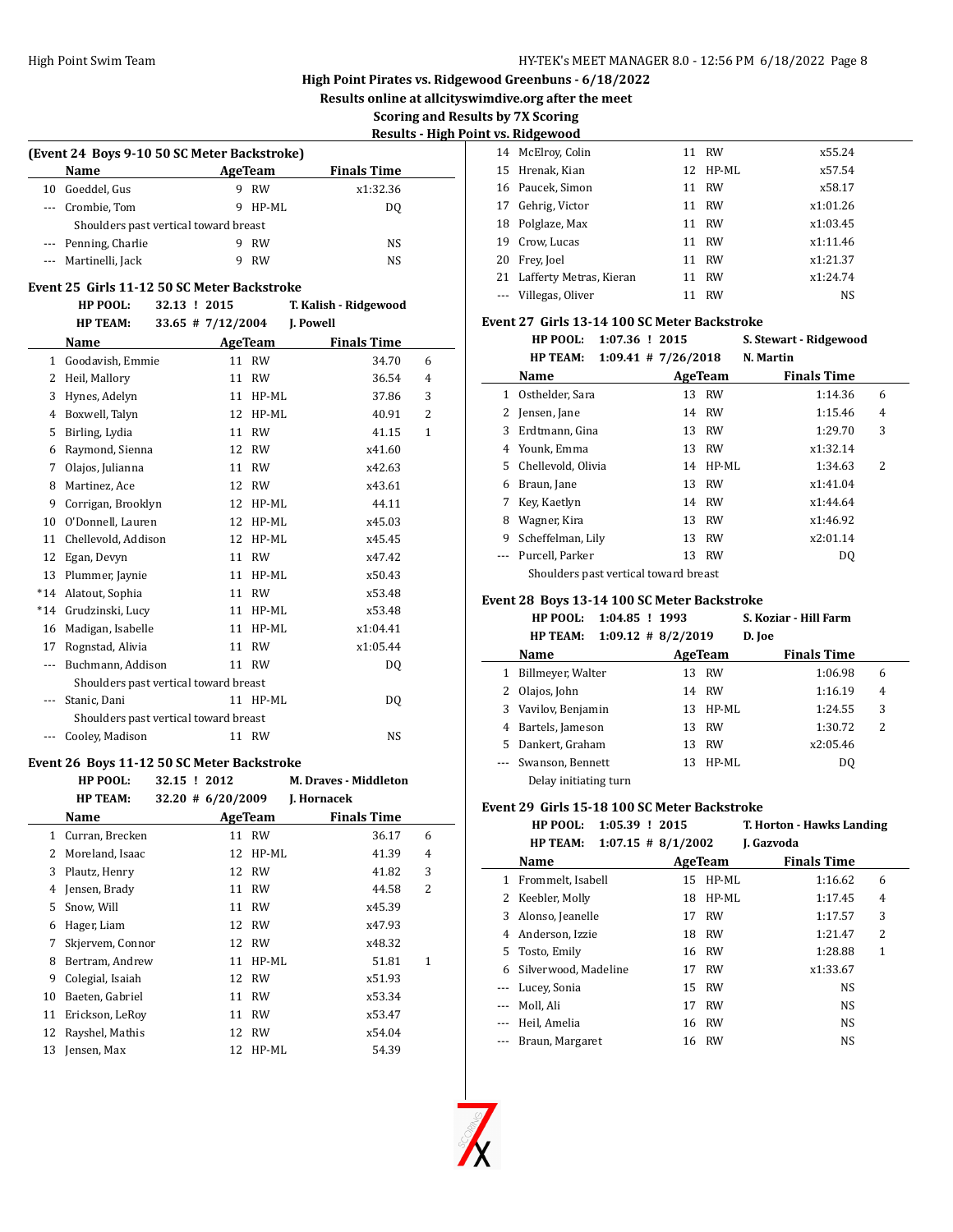**Results online at allcityswimdive.org after the meet**

# **Scoring and Results by 7X Scoring**

**Results - High Point v** 

|     | HP POOL:<br>56.92 ! 2015                                                  |          | J. Temprano - Parkcrest    |   |
|-----|---------------------------------------------------------------------------|----------|----------------------------|---|
|     | <b>HP TEAM:</b><br>$1:00.33$ # 7/27/2019                                  |          | N. Kim                     |   |
|     | Name                                                                      | AgeTeam  | <b>Finals Time</b>         |   |
|     | 1 Dankert, Ben                                                            | 16 RW    | 1:08.23                    | 6 |
|     | 2 Lederer, Evan                                                           | 15 RW    | 1:08.89                    | 4 |
|     | 3 Patton, Calvin                                                          | 16 RW    | 1:12.73                    | 3 |
|     | 4 Thomas, Mason                                                           | 17 HP-ML | 1:18.00                    | 2 |
|     | 5 Johnson, Caleb                                                          | 16 RW    | x1:20.66                   |   |
|     | 6 Gaskell-Larson, Mac                                                     | 15 RW    | x1:22.89                   |   |
|     | --- Polglaze, Quinn                                                       | 15 RW    | NS                         |   |
|     | Event 31 Girls 8 & Under 100 SC Meter Freestyle Relay                     |          |                            |   |
|     | HP POOL:<br>$1:11.03$ ! 2015                                              |          | Seminole                   |   |
|     | Schmidt, Lake, Spielman, Tracy<br><b>HP TEAM:</b><br>$1:15.83$ # 8/3/2019 |          | <b>High Point A</b>        |   |
|     | Baumhover, Hynes, Spiel, Frommelt                                         |          |                            |   |
|     | Team                                                                      | Relay    | <b>Finals Time</b>         |   |
|     | 1 HP-ML                                                                   | A        | 1:25.72                    | 8 |
|     | 1) Felkner, Cora 8                                                        |          | 2) Simon, Kamryn 8         |   |
|     | 3) Baik, Ellie 7                                                          |          | 4) Parks, Lucy 8           |   |
|     | 2 RW                                                                      | A        | 1:38.49                    | 4 |
|     | 1) Werner, Haven 8                                                        |          | 2) Colegial, Mayah 8       |   |
|     | 3) Skjervem, Anabelle 7                                                   |          | 4) Walker, Sienna 8        |   |
|     | 3 RW                                                                      | B        | 2:05.83                    | 2 |
|     | 1) Whildin, Shay 7                                                        |          | 2) Paucek, Sofia 8         |   |
|     | 3) Plata, Sofia 8                                                         |          | 4) Haushalter, Annabelle 8 |   |
|     | 4 HP-ML                                                                   | D        | 2:12.49                    |   |
|     | 1) Hensley, Georgie 6                                                     |          | 2) Ivens, Norah 8          |   |
|     | 3) Simon, Scarlett 6                                                      |          | 4) Sengbusch, Hazel 5      |   |
|     | 5 RW                                                                      | C        | x2:15.98                   |   |
|     | 1) Pellitteri, Eve 8                                                      |          | 2) Felker, Kate 8          |   |
|     | 3) Hansen, Josephine 8                                                    |          | 4) Bloomer, Francesca 8    |   |
|     | 6 RW                                                                      | Е        | x2:27.21                   |   |
|     | 1) Maiden, Crosby 8                                                       |          | 2) Frey, Elise 6           |   |
|     | 3) Coburn, London 6                                                       |          | 4) Analla, Helena 8        |   |
|     | 7 RW                                                                      | D        | x2:29.43                   |   |
|     | 1) Frank, Aria 8                                                          |          | 2) Schloss, Makenna 7      |   |
|     | 3) Slager, Clara 7                                                        |          | 4) Elskamp, Emma 6         |   |
| 8   | RW                                                                        | L        | x2:50.91                   |   |
|     | 1) Murtaugh, Nina 8                                                       |          | 2) Kok, Ella 6             |   |
|     | 3) Lenz, Bella 7                                                          |          | 4) Birling, Caroline 5     |   |
|     | 9 RW                                                                      | G        | x2:51.32                   |   |
|     | 1) Urben, Kinley 6                                                        |          | 2) Ferguson, Caroline 8    |   |
|     | 3) Baeten, GiGi 8                                                         |          | 4) Egan, Vivian 5          |   |
| --- | <b>RW</b>                                                                 | H        | DQ                         |   |
|     | 1) Baeten, Layla 7                                                        |          | 2) Verzola, Leana 8        |   |
|     | 3) Moe, Lillian 7                                                         |          | 4) Kosoff, Lily 6          |   |
|     | HP-ML                                                                     | С        | DQ                         |   |
|     | 1) Rohlwing, Linnea 7                                                     |          | 2) Kelso, Layla 8          |   |
|     | 3) Albert, Avery 8                                                        |          | 4) Carlson, Yael 7         |   |
|     |                                                                           |          |                            |   |

| vs. Ridgewood            |                             |     |
|--------------------------|-----------------------------|-----|
| $---$ HP-ML              | В                           | DO. |
| 1) Close, Cece 8         | 2) Becker, Anna 8           |     |
| 3) Lauchner, Ava 7       | 4) Welch, Audrey 8          |     |
| <b>RW</b>                | F                           | DO. |
| 1) Marriott, Charlotte 8 | 2) LaRue, Mykaela 7         |     |
| 3) Schmidt, Calliope 8   | 4) Salisbury-Bert, Morgan 7 |     |

## **Event 32 Boys 8 & Under 100 SC Meter Freestyle Relay**

**HP POOL: 1:16.80 ! 2003 Parkcrest**

#### **Temprano, Gardner, Cole, Walker**

**HP TEAM: 1:17.34 # 7/30/2015 High Point A Noel, Vogel, Cary, Reuhl**

|   | Team                    | Relay                    | <b>Finals Time</b> |   |
|---|-------------------------|--------------------------|--------------------|---|
| 1 | HP-ML                   | A                        | 1:35.80            | 8 |
|   | 1) Dietrich, Sam 8      | 2) Harvey, Kyan 8        |                    |   |
|   | 3) Ebert, Ben 8         | 4) Schulz, Declan 8      |                    |   |
| 2 | <b>RW</b>               | B                        | 1:48.35            | 4 |
|   | 1) Gorrell, Isaac 8     | 2) Birling, Will 8       |                    |   |
|   | 3) Crow, Anthony 8      | 4) Arts, Colin 7         |                    |   |
| 3 | RW                      | C                        | 2:05.33            | 2 |
|   | 1) Haushalter, August 8 | 2) Werner, Rhys 7        |                    |   |
|   | 3) Han, Elliot 7        | 4) Cops, Owen 7          |                    |   |
| 4 | HP-ML                   | B                        | 2:09.41            |   |
|   | 1) Spiel, Everett 8     | 2) Sengbusch, Byron 7    |                    |   |
|   | 3) Bell, Graham 8       | 4) Baker, Jackson 8      |                    |   |
| 5 | <b>RW</b>               | D                        | x2:18.36           |   |
|   | 1) Olson, Jordan 6      | 2) Stone, Caleb 7        |                    |   |
|   | 3) Kosoff, Noah 8       | 4) Johnson, Micah 8      |                    |   |
| 6 | HP-ML                   | C.                       | x2:50.70           |   |
|   | 1) Gaertner, Ben 7      | 2) Hottmann, Gage 7      |                    |   |
|   | 3) Borisov, Alex 8      | 4) Van Sicklen, Harvey 6 |                    |   |
|   | <b>RW</b>               | A                        | DO.                |   |
|   | 1) Coburn, Winton 8     | 2) Holler, Zac 7         |                    |   |
|   | 3) Curran, Colvin 7     | 4) Goodavish, Caleb 8    |                    |   |

#### **Event 33 Girls 9-10 100 SC Meter IM**

**HP TEAM: 1:18.24 # 7/17/2021 A. Frommelt**

**HP POOL: 1:18.24 ! 2021 A. Frommelt - High Point**

|    | <br>1.10.21 <i>at 11</i> 77 17 20 21 |    |           | 11. 1 1 VIIIIIIVIV |   |  |
|----|--------------------------------------|----|-----------|--------------------|---|--|
|    | Name                                 |    | AgeTeam   | <b>Finals Time</b> |   |  |
|    | Urben, Ella                          | 10 | <b>RW</b> | 1:28.04            | 6 |  |
|    | Swanson, Delaney                     | 9  | HP-ML     | 1:47.33            | 4 |  |
| 3  | Baeten, Amelia                       | 10 | <b>RW</b> | 2:00.55            | 3 |  |
| 5. | Schloss, Kylie                       | 10 | <b>RW</b> | 2:05.23            | 1 |  |
| 6  | Elskamp, Elizabeth                   | 9  | <b>RW</b> | x2:06.55           |   |  |
| 7  | Baumhover, Molly                     | 9  | HP-ML     | 2:09.44            |   |  |
| 4  | Hynes, Aubrey                        | 9  | HP-ML     | D <sub>0</sub>     | 2 |  |
|    | Butterfly kick - breast              |    |           |                    |   |  |
| 8  | Fu. Norah                            | 9  | HP-ML     | xDO                |   |  |
|    | Butterfly kick - breast              |    |           |                    |   |  |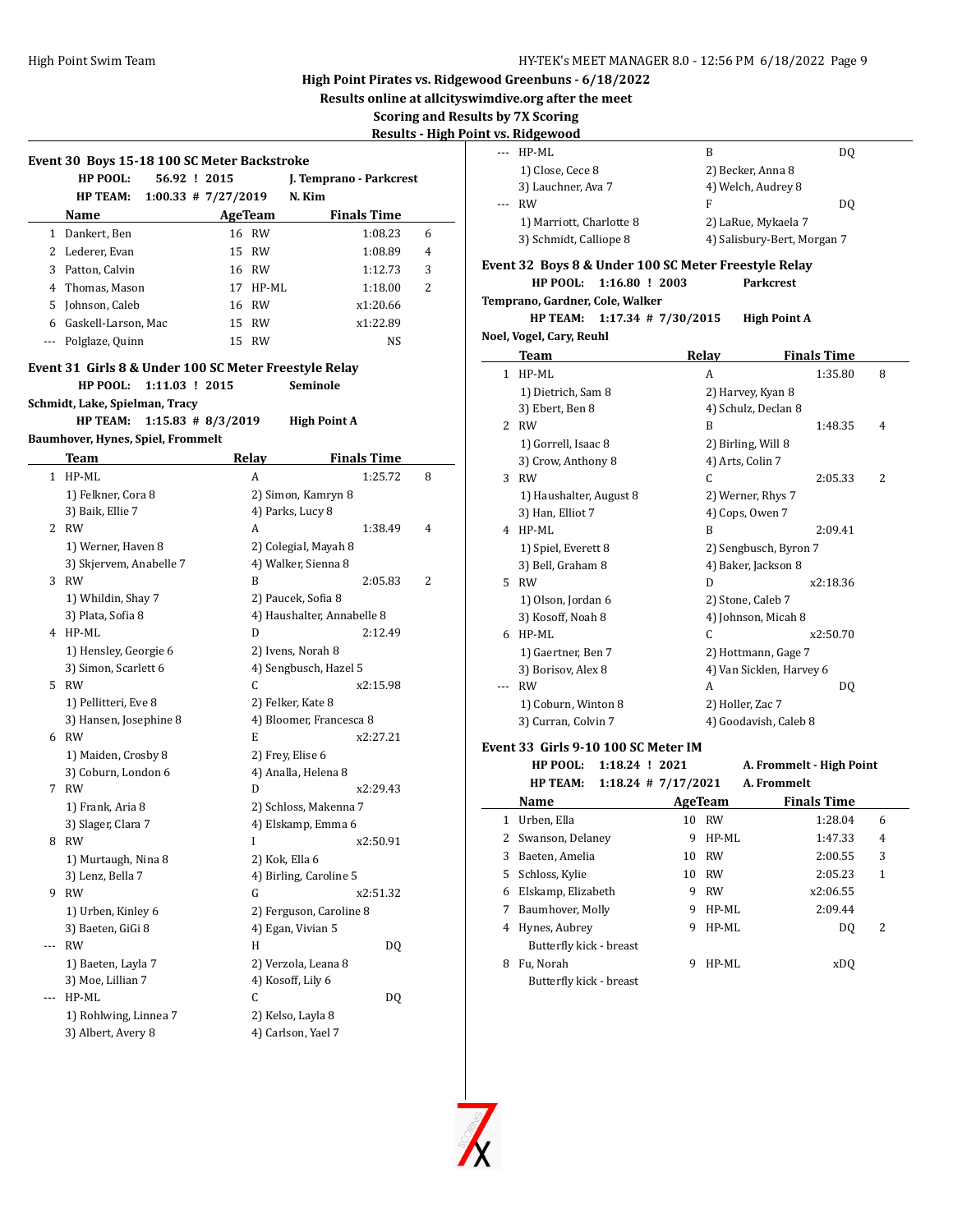**Results online at allcityswimdive.org after the meet**

**Scoring and Results by 7X Scoring**

**Results - High Point** 

 $\overline{\phantom{a}}$ 

 $\frac{1}{2}$ 

 $\overline{a}$ 

 $\overline{a}$ 

| Event 34 Boys 9-10 100 SC Meter IM |                                                  |                         |    |                   |                         |                   |
|------------------------------------|--------------------------------------------------|-------------------------|----|-------------------|-------------------------|-------------------|
|                                    | HP POOL: 1:20.36 ! 2004                          |                         |    |                   | D. teDuits - High Point |                   |
|                                    | <b>HP TEAM:</b>                                  | $1:19.54$ # 8/6/2005    |    |                   | P. Franken              |                   |
|                                    | Name                                             |                         |    | <b>AgeTeam</b>    | <b>Finals Time</b>      |                   |
|                                    | 1 Arts, Cameron                                  |                         |    | 9 RW              | 1:40.27                 | 6                 |
|                                    | 2 Patrick-Stern, Anthony                         |                         |    | 10 RW             | 1:41.51                 | 4                 |
|                                    | 3 Baker, Chase                                   |                         |    | 9 HP-ML           | 2:01.37                 | 3                 |
|                                    | 4 Pence, Dexter                                  |                         |    | 10 HP-ML          | 2:16.57                 | 2                 |
|                                    | 5 Kaker, Owen                                    |                         |    | 10 HP-ML          | 2:17.96                 | 1                 |
|                                    | --- Hansen, Jake                                 |                         |    | 10 RW             | NS                      |                   |
|                                    |                                                  |                         |    |                   |                         |                   |
|                                    | Event 35 Girls 11-12 100 SC Meter IM<br>HP POOL: | 1:11.36 ! 2015          |    |                   | K. Rosenthal - Monona   |                   |
|                                    | HP TEAM:                                         | $1:13.14$ # $7/30/2015$ |    |                   | M. Lawn                 |                   |
|                                    |                                                  |                         |    |                   |                         |                   |
|                                    | Name                                             |                         |    | AgeTeam           | <b>Finals Time</b>      |                   |
|                                    | 1 Frommelt, Abigail                              |                         |    | 11 HP-ML          | 1:13.36                 | 6                 |
|                                    | 2 Slager, Annika                                 |                         | 11 | RW                | 1:17.53                 | 4<br>3            |
|                                    | 3 Van Houten, Marta                              |                         |    | 12 RW             | 1:21.00                 |                   |
|                                    | 4 Hynes, Adelyn                                  |                         |    | 11 HP-ML<br>12 RW | 1:23.96<br>1:24.07      | 2<br>$\mathbf{1}$ |
|                                    | 5 Apodaca, Claudia                               |                         |    | 12 HP-ML          | 1:24.79                 |                   |
|                                    | 6 Wipperfurth, Allison                           |                         |    |                   |                         |                   |
|                                    | 7 Haushalter, Theo                               |                         |    | 12 RW             | x1:27.29                |                   |
|                                    | 8 Harvey, Ellie                                  |                         |    | 11 HP-ML          | x1:41.57                |                   |
|                                    | 9 Bashirullah, Maya                              |                         |    | 11 HP-ML          | x1:44.54                |                   |
|                                    | Event 36 Boys 11-12 100 SC Meter IM              |                         |    |                   |                         |                   |
|                                    |                                                  |                         |    |                   |                         |                   |
|                                    | <b>HP POOL:</b>                                  | $1:06.00$ ! 2015        |    |                   | N. Lamers - Middleton   |                   |
|                                    | <b>HP TEAM:</b>                                  | $1:12.99$ # 6/13/2009   |    |                   | J. Hornacek             |                   |
|                                    | Name                                             |                         |    | AgeTeam           | <b>Finals Time</b>      |                   |
|                                    | 1 Curran, Brecken                                |                         |    | 11 RW             | 1:19.28                 | 6                 |
|                                    | 2 Dietrich, Will                                 |                         |    | 11 HP-ML          | 1:23.02                 | 4                 |
|                                    | 3 Moreland, Isaac                                |                         |    | 12 HP-ML          | 1:24.92                 | 3                 |
|                                    | 4 Boldyrev, Max                                  |                         |    | 11 RW             | 1:27.27                 | $\overline{c}$    |
|                                    | 5 Mulcahy, Camden                                |                         |    | 11 RW             | 1:45.81                 | $\mathbf{1}$      |
|                                    | --- Walker, Cole                                 |                         |    | 12 HP-ML          | NS                      |                   |
|                                    |                                                  |                         |    |                   |                         |                   |
|                                    | Event 37 Girls 13-14 100 SC Meter IM             |                         |    |                   |                         |                   |
|                                    | <b>HP POOL:</b>                                  | $1:04.42$ ! 2003        |    |                   | K. Lickel - Monona      |                   |
|                                    | HP TEAM:                                         | $1:08.21$ # $7/28/2018$ |    |                   | M. Lawn                 |                   |
|                                    | Name                                             |                         |    | AgeTeam           | <b>Finals Time</b>      |                   |
| 1                                  | Slager, Lydia                                    |                         | 14 | RW                | 1:12.51                 | 6                 |
|                                    | 2 Renk, Mari                                     |                         | 14 | HP-ML             | 1:17.32                 | 4                 |
|                                    | 3 McGinnis, Ella                                 |                         | 13 | RW                | 1:19.19                 | 3                 |
|                                    | 4 Patrick-Stern, Caitlin                         |                         | 13 | RW                | 1:20.48                 | 2                 |
|                                    | 5 Keebler, Lydia                                 |                         | 14 | HP-ML             | 1:22.05                 | 1                 |
| 6                                  | Roswold, Reese                                   |                         | 13 | <b>RW</b>         | x1:23.76                |                   |
| 7                                  | Konrad, Alyssa                                   |                         |    | 14 HP-ML          | 1:27.39                 |                   |
| 8                                  | Erdtmann, Gina                                   |                         | 13 | <b>RW</b>         | x1:28.10                |                   |
| 9                                  | Underhill, Rory                                  |                         | 14 | HP-ML             | x1:29.58                |                   |

|     | <u>ıt vs. Ridgewood</u>                            |                |                        |           |                           |                |
|-----|----------------------------------------------------|----------------|------------------------|-----------|---------------------------|----------------|
|     | Event 38 Boys 13-14 100 SC Meter IM                |                |                        |           |                           |                |
|     | HP POOL: 1:02.90 ! 1993                            |                |                        |           | C. Wood - Parkcrest       |                |
|     | <b>HP TEAM:</b>                                    |                | $1:05.09 \# 6/18/2016$ |           | N. Kim                    |                |
|     | Name                                               |                | <b>AgeTeam</b>         |           | <b>Finals Time</b>        |                |
|     | 1 Billmeyer, Walter                                |                |                        | 13 RW     | 1:09.64                   | 6              |
|     | 2 Boldyrev, Arthur                                 |                |                        | 14 RW     | 1:23.08                   | $\overline{4}$ |
|     | 3 Wilson, Colin                                    |                |                        | 13 HP-ML  | 1:24.21                   | 3              |
|     | 4 Maradiaga, Armani                                |                |                        | 14 RW     | 1:24.45                   | 2              |
|     | 5 Bartels, Jameson                                 |                |                        | 13 RW     | x1:30.33                  |                |
|     | --- Robinson, Nick                                 |                |                        | 13 RW     | DQ                        |                |
|     | Shoulders past vertical toward breast - back       |                |                        |           |                           |                |
|     |                                                    |                |                        |           |                           |                |
|     | Event 39  Girls 15-18 200 SC Meter IM<br>HP POOL:  | 2:23.39 ! 2015 |                        |           | K. Rodriguez - Nakoma     |                |
|     | <b>HP TEAM:</b>                                    |                | $2:22.26$ # 8/2/2019   |           | E. Keebler                |                |
|     | Name                                               |                | AgeTeam                |           | <b>Finals Time</b>        |                |
|     | 1 Osthelder, Ellen                                 |                |                        | 17 RW     | 2:35.13                   | 6              |
|     | 2 Harms, Kya                                       |                |                        | 17 HP-ML  | 2:38.09                   | 4              |
|     | 3 Roswold, Addisyn                                 |                |                        | 15 RW     | 2:40.42                   | 3              |
|     | 4 Pellitteri, Olivia                               |                |                        | 15 RW     | 2:55.99                   | $\overline{2}$ |
|     | 5 Wedige, Zinnia                                   |                |                        | 16 RW     | x3:00.85                  |                |
|     |                                                    |                |                        |           |                           |                |
|     | Event 40 Boys 15-18 200 SC Meter IM                |                |                        |           |                           |                |
|     | HP POOL:                                           | 2:08.88 ! 2015 |                        |           | <b>B. McDade - Monona</b> |                |
|     | <b>HP TEAM:</b>                                    |                | $2:07.96$ # 8/4/2019   |           | N. Kim                    |                |
|     | Name                                               |                | <b>AgeTeam</b>         |           | <b>Finals Time</b>        |                |
|     | 1 Dankert, Ben                                     |                |                        | 16 RW     | 2:30.54                   | 6              |
|     | 2 Olson, Aidan                                     |                |                        | 15 RW     | 2:31.05                   | 4              |
|     | 3 Lederer, Evan                                    |                |                        | 15 RW     | 2:33.79                   | 3              |
| 4   | Slager, Josh                                       |                |                        | 16 RW     | x2:53.23                  |                |
|     | 5 Schneider, Devin                                 |                |                        | 17 HP-ML  | 2:55.30                   | 2              |
|     | Event 41  Girls 8 & Under 25 SC Meter Breaststroke |                |                        |           |                           |                |
|     | HP POOL:                                           | 20.28 ! 2003   |                        |           | K. Smith - Ridgewood      |                |
|     | <b>HP TEAM:</b>                                    |                | $20.41$ # 8/2/2003     |           | A. Addamo                 |                |
|     | Name                                               |                |                        | AgeTeam   | <b>Finals Time</b>        |                |
|     | 1 Close, Cece                                      |                |                        | 8 HP-ML   | 30.77                     | 6              |
|     | 2 Werner, Haven                                    |                |                        | 8 RW      | 32.26                     | 4              |
|     | 3 Frank, Aria                                      |                |                        | 8 RW      | 32.78                     | 3              |
| 4   | Haushalter, Annabelle                              |                | 8                      | RW        | 36.33                     | 2              |
| 5   | Moreland, Monica                                   |                | 8                      | HP-ML     | 37.01                     | 1              |
| 6   | Pence, Everly                                      |                | 8                      | HP-ML     | 42.46                     |                |
| --- | Slager, Clara                                      |                | 7                      | <b>RW</b> | DQ                        |                |
|     | One hand touch                                     |                |                        |           |                           |                |
| --- | Ivens, Norah                                       |                | 8                      | HP-ML     | DQ                        |                |
|     | <b>Alternating Kick</b>                            |                |                        |           |                           |                |
|     | Hansen, Josephine                                  |                | 8                      | RW        | DQ                        |                |



Arms past hipline

Arms past hipline

Scissors kick

--- Becker, Anna ann ann an 8 HP-ML DQ

--- Welch, Audrey 28 HP-ML DQ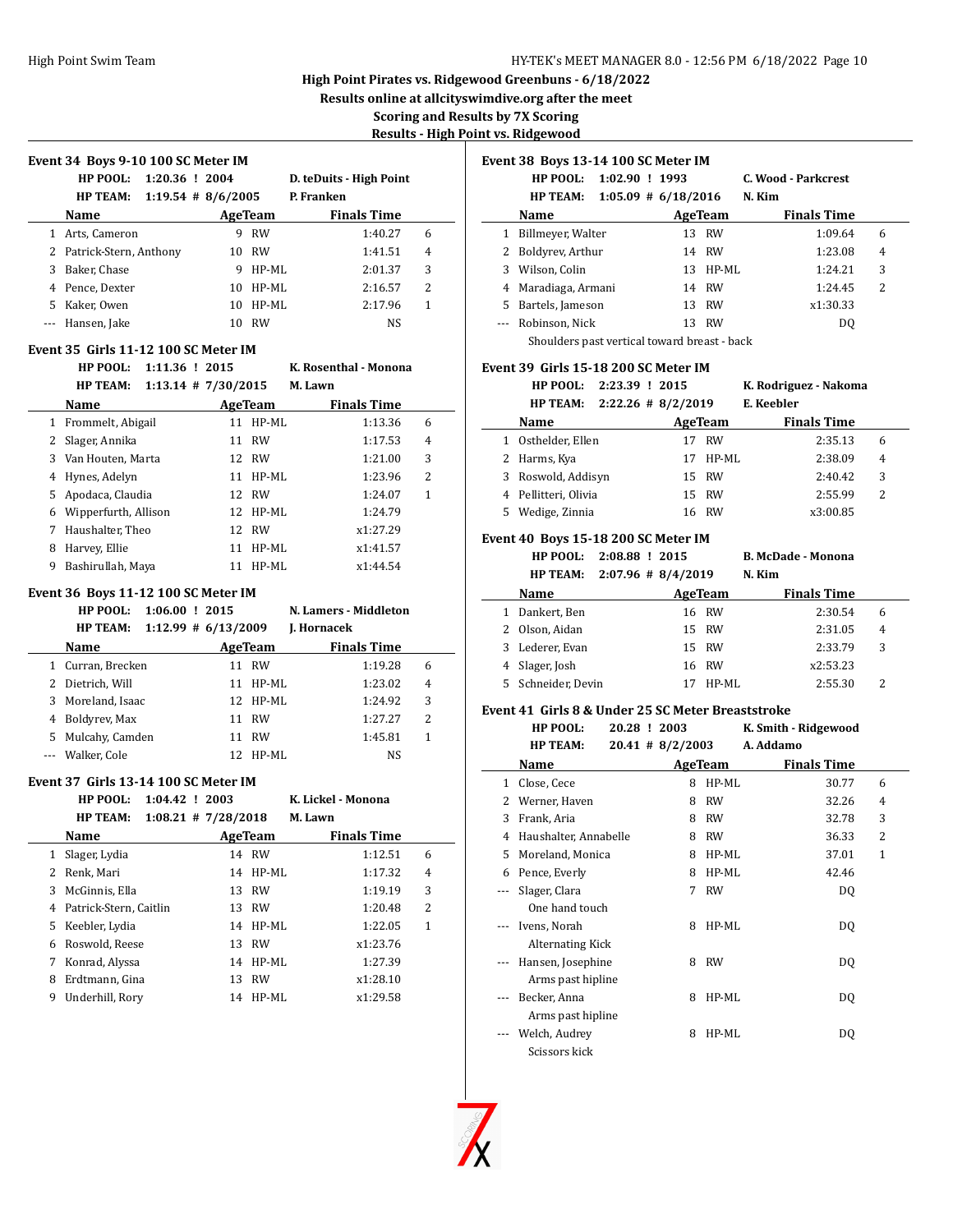## High Point Swim Team **Hy-TEK's MEET MANAGER 8.0 - 12:56 PM 6/18/2022** Page 11

# **High Point Pirates vs. Ridgewood Greenbuns - 6/18/2022**

**Results online at allcityswimdive.org after the meet**

**Scoring and Results by 7X Scoring**

**Results - High Point vs. Ridgewood**

|          | (Event 41 Girls 8 & Under 25 SC Meter Breaststroke) |    |           |                    |  |  |  |
|----------|-----------------------------------------------------|----|-----------|--------------------|--|--|--|
|          | Name                                                |    | AgeTeam   | <b>Finals Time</b> |  |  |  |
| $\cdots$ | Paucek, Sofia                                       | 8  | <b>RW</b> | DO                 |  |  |  |
|          | Arms past hipline                                   |    |           |                    |  |  |  |
| $\cdots$ | Cavazos, Tessa                                      | 8  | HP-ML     | DO                 |  |  |  |
|          | Alternating Kick                                    |    |           |                    |  |  |  |
|          | --- Hoffman, Campbell                               | 5. | HP-ML     | DO                 |  |  |  |
|          | Arms past hipline                                   |    |           |                    |  |  |  |
|          | Musselman, Lucy                                     | 8  | HP-ML     | DO                 |  |  |  |
|          | Arms past hipline                                   |    |           |                    |  |  |  |
|          |                                                     |    |           |                    |  |  |  |

# **Event 42 Boys 8 & Under 25 SC Meter Breaststroke**

|    | HP POOL:              | 20.82 ! 2003      |           | J. O'Keefe - Hill Farm |   |
|----|-----------------------|-------------------|-----------|------------------------|---|
|    | <b>HP TEAM:</b>       | 22.78 # 6/30/1999 |           | C. Kuecker             |   |
|    | <b>Name</b>           |                   | AgeTeam   | <b>Finals Time</b>     |   |
| 1  | Goodavish, Caleb      | 8                 | <b>RW</b> | 23.27                  | 6 |
|    | 2 Curran, Colvin      |                   | <b>RW</b> | 27.59                  | 4 |
| 3  | Crow, Anthony         | 8                 | <b>RW</b> | 33.76                  | 3 |
| 4  | Han, Elliot           | 7                 | <b>RW</b> | x38.38                 |   |
| 5. | Westrick, Griffin     | 8                 | HP-ML     | 38.77                  | 2 |
|    | Scidmore, Theo        | 8                 | HP-ML     | DO.                    |   |
|    | Non-simultaneous arms |                   |           |                        |   |
|    | Gaertner, Ben         | 7                 | HP-ML     | DO.                    |   |
|    | Scissors kick         |                   |           |                        |   |

#### **Event 43 Girls 9-10 50 SC Meter Breaststroke**

|    | HP POOL:<br>40.67 ! 2015                |    |           | M. Wallace - Maple Bluff |                |
|----|-----------------------------------------|----|-----------|--------------------------|----------------|
|    | <b>HP TEAM:</b><br>$41.81 \# 6/25/2005$ |    |           | A. Addamo                |                |
|    | Name                                    |    | AgeTeam   | <b>Finals Time</b>       |                |
| 1  | Sonnleitner, Isha                       | 10 | RW        | 47.50                    | 6              |
| 2  | Vavilov, Eleanora                       | 10 | HP-ML     | 47.77                    | $\overline{4}$ |
| 3  | Renk, Emri                              | 10 | HP-ML     | 49.86                    | 3              |
| 4  | Swanson, Delaney                        | 9  | HP-ML     | 53.64                    | $\overline{2}$ |
| 5  | Baeten, Amelia                          | 10 | <b>RW</b> | 57.21                    | $\mathbf{1}$   |
| 6  | Crow, Amanda                            | 9  | <b>RW</b> | 57.82                    |                |
| 7  | Spiel, Gwenyth                          | 10 | HP-ML     | x59.11                   |                |
| 8  | Werner, Myla                            | 10 | <b>RW</b> | x1:00.74                 |                |
| 9  | Schloss, Kylie                          | 10 | <b>RW</b> | x1:00.75                 |                |
| 10 | Frohmader, Emma                         | 9  | $HP-ML$   | x1:01.70                 |                |
| 11 | Bloomer, Florence                       | 10 | <b>RW</b> | x1:02.69                 |                |
| 12 | Baumhover, Molly                        | 9  | $HP-ML$   | x1:02.88                 |                |
| 13 | Semenas, Lucy                           | 9  | $HP-ML$   | x1:03.83                 |                |
| 14 | Wipperfurth, Amaya                      | 9  | $HP-ML$   | x1:04.11                 |                |
| 15 | Streit, Lucie                           | 10 | HP-ML     | x1:07.89                 |                |
| 16 | Egan, Laine                             | 9  | <b>RW</b> | x1:11.95                 |                |
| 17 | Glaser, Eva                             | 9  | <b>RW</b> | x1:15.39                 |                |
| 18 | Sorum, Emily                            | 9  | <b>RW</b> | x1:26.48                 |                |
|    | Close, Ruthie                           | 10 | HP-ML     | DQ                       |                |
|    | Kick before pull during cycle           |    |           |                          |                |
|    | Boxwell, Rayna                          | 10 | HP-ML     | DQ                       |                |
|    | One hand touch                          |    |           |                          |                |

| Event 44 Boys 9-10 50 SC Meter Breaststroke |                   |  |                       |           |                          |   |
|---------------------------------------------|-------------------|--|-----------------------|-----------|--------------------------|---|
|                                             | HP POOL:          |  | 41.64 ! 2016          |           | N. Wallace - Maple Bluff |   |
|                                             | <b>HP TEAM:</b>   |  | $42.86$ # $7/12/2004$ |           | K. Wilke-Nadler          |   |
|                                             | Name              |  |                       | AgeTeam   | <b>Finals Time</b>       |   |
| 1                                           | Schulz, Grayson   |  | 10                    | $HP-ML$   | 48.24                    | 6 |
| 2                                           | Arts, Cameron     |  | 9                     | <b>RW</b> | 48.45                    | 4 |
| 3                                           | Pence, Dexter     |  | 10                    | $HP-ML$   | 1:00.95                  | 3 |
| 4                                           | Olson, Asher      |  | 10                    | <b>RW</b> | 1:01.58                  | 2 |
| 5                                           | Stone, Jake       |  | 10                    | <b>RW</b> | 1:02.23                  | 1 |
| 6                                           | Turkow, Gage      |  | 10                    | <b>RW</b> | x1:02.40                 |   |
| 7                                           | Nienajadlo, Liam  |  | 10                    | <b>RW</b> | x1:04.38                 |   |
| 8                                           | Kaker, Owen       |  | 10                    | $HP-ML$   | 1:05.77                  |   |
| 9                                           | Gunderson, Jacob  |  | 9                     | $HP-ML$   | x1:07.73                 |   |
| 10                                          | Davis, Nolan      |  | 10                    | $HP-ML$   | x1:10.37                 |   |
| ---                                         | Hoffman, Hayden   |  | 9                     | HP-ML     | DQ                       |   |
|                                             | Arms past hipline |  |                       |           |                          |   |
|                                             | Hottmann, Clay    |  | 9                     | $HP-ML$   | DQ                       |   |
|                                             | One hand touch    |  |                       |           |                          |   |
| ---                                         | Bell, Owen        |  | 10                    | $HP-ML$   | DQ                       |   |
|                                             | Arms past hipline |  |                       |           |                          |   |
|                                             | Weismer, Solly    |  | 9                     | $HP-ML$   | DQ                       |   |
|                                             | Arms past hipline |  |                       |           |                          |   |

# **Event 45 Girls 11-12 50 SC Meter Breaststroke**

|                | HP POOL:             | 34.83 ! 2015 |                   |           | K. Rosenthal - Monona |   |
|----------------|----------------------|--------------|-------------------|-----------|-----------------------|---|
|                | <b>HP TEAM:</b>      |              | 37.05 # 7/30/2015 |           | S. Malecki            |   |
|                | Name                 |              | AgeTeam           |           | <b>Finals Time</b>    |   |
| 1              | Slager, Annika       |              |                   | 11 RW     | 39.32                 | 6 |
| 2              | Whildin, Stella      |              | 12                | <b>RW</b> | 40.37                 | 4 |
| 3              | Wipperfurth, Allison |              | 12                | $HP-ML$   | 40.59                 | 3 |
| $\overline{4}$ | Apodaca, Claudia     |              | 12                | <b>RW</b> | 41.19                 | 2 |
| 5              | Van Houten, Marta    |              | 12                | <b>RW</b> | x43.36                |   |
| 6              | Birling, Lydia       |              | 11                | <b>RW</b> | x46.43                |   |
| 7              | Schmidt, Persephone  |              | 12                | <b>RW</b> | x47.31                |   |
| 8              | Simon, Kendall       |              | 11                | HP-ML     | 49.42                 | 1 |
| 9              | Crowley, Tessa       |              | 12                | $HP-ML$   | 50.05                 |   |
| 10             | Pence, Addie         |              | 12                | HP-ML     | x50.79                |   |
| 11             | Lauchner, Olivia     |              | 11                | HP-ML     | x51.04                |   |
| 12             | Haushalter, Theo     |              | 12                | <b>RW</b> | x51.29                |   |
| 13             | Walker, Sage         |              | 11                | <b>RW</b> | x53.67                |   |
| 14             | Raymond, Sienna      |              | 12                | <b>RW</b> | x54.19                |   |
| 15             | Olson, Caroline      |              | 12                | <b>RW</b> | x55.32                |   |
| 16             | Andrews, Skye        |              | 11                | <b>RW</b> | x55.61                |   |
| 17             | May, Mckenna         |              | 11                | <b>RW</b> | x55.70                |   |
| 18             | Grudzinski, Lucy     |              | 11                | $HP-ML$   | x57.64                |   |
| 19             | Nelson, Dottie       |              | 12                | HP-ML     | x57.82                |   |
| 20             | Wray, Kelsey         |              | 11                | $HP-ML$   | x1:00.78              |   |

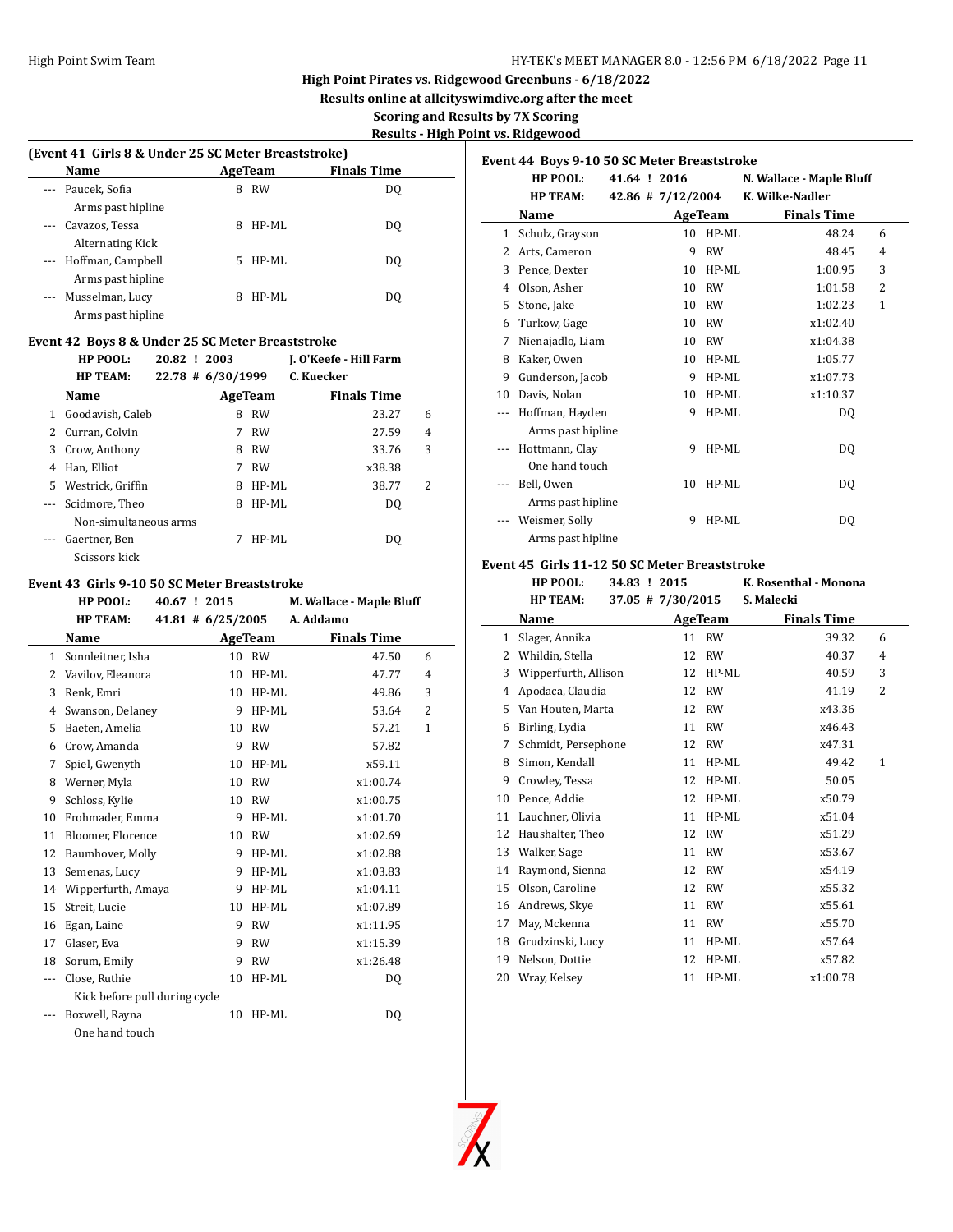**Results online at allcityswimdive.org after the meet**

**Scoring and Results by 7X Scoring**

**Results - High Point vs. Ridgewood**

|  | Event 46 Boys 11-12 50 SC Meter Breaststroke |
|--|----------------------------------------------|
|  |                                              |

|   | LVEIII TU DUVS 11-12 JU JU MEIEI DI EASISII UNE |                       |    |           |                       |   |  |  |  |  |
|---|-------------------------------------------------|-----------------------|----|-----------|-----------------------|---|--|--|--|--|
|   | HP POOL:                                        | 35.70 ! 2015          |    |           | A. Moen - Maple Bluff |   |  |  |  |  |
|   | <b>HP TEAM:</b>                                 | $37.74$ # $7/28/2018$ |    |           | A. Schoenleber        |   |  |  |  |  |
|   | Name                                            |                       |    | AgeTeam   | <b>Finals Time</b>    |   |  |  |  |  |
| 1 | Urben, Logan                                    |                       |    | 12 RW     | 45.08                 | 6 |  |  |  |  |
| 2 | Rogness, Grady                                  |                       |    | 12 HP-ML  | 45.61                 | 4 |  |  |  |  |
| 3 | Krohn, Connor                                   |                       |    | 12 RW     | 50.41                 | 3 |  |  |  |  |
| 4 | Giese, Charlie                                  |                       | 11 | HP-ML     | 51.39                 | 2 |  |  |  |  |
| 5 | Bertram, Andrew                                 |                       | 11 | HP-ML     | 1:02.48               | 1 |  |  |  |  |
|   | Cavazos, Antonio                                |                       |    | 12 HP-ML  | DQ                    |   |  |  |  |  |
|   | Butterfly kick                                  |                       |    |           |                       |   |  |  |  |  |
|   | Watermolen, Huck                                |                       | 11 | <b>RW</b> | DO.                   |   |  |  |  |  |
|   | One hand touch                                  |                       |    |           |                       |   |  |  |  |  |

#### **Event 47 Girls 13-14 100 SC Meter Breaststroke**

|   | HP POOL: 1:15.93 ! 2003 |                       |    |         | K. Lickel - Monona |   |  |
|---|-------------------------|-----------------------|----|---------|--------------------|---|--|
|   | <b>HP TEAM:</b>         | $1:17.17$ # 7/30/2015 |    |         | E. Keebler         |   |  |
|   | Name                    |                       |    | AgeTeam | <b>Finals Time</b> |   |  |
|   | Slager, Lydia           |                       |    | 14 RW   | 1:19.36            | 6 |  |
|   | 2 Gilbert, Jadyn        |                       |    | 14 RW   | 1:29.83            | 4 |  |
| 3 | Roswold, Reese          |                       | 13 | RW      | 1:37.08            | 3 |  |
|   | Braun, Jane             |                       |    | RW      | x1:45.39           |   |  |

### **Event 48 Boys 13-14 100 SC Meter Breaststroke**

|              | $1:08.10$ ! 1993<br>HP POOL: |                       | C. Wood - Parkcrest |   |
|--------------|------------------------------|-----------------------|---------------------|---|
|              | <b>HP TEAM:</b>              | $1:15.99$ # 6/18/2016 | Jack Mondi          |   |
|              | Name                         | AgeTeam               | <b>Finals Time</b>  |   |
| $\mathbf{1}$ | Vavilov, Benjamin            | HP-ML<br>13           | 1:25.84             | 6 |
| 2            | Apodaca, Emil                | 14 RW                 | 1:26.70             | 4 |
| 3            | Baumhover, Liam              | 13 HP-ML              | 1:28.30             | 3 |
| 4            | Boldyrev, Arthur             | 14 RW                 | 1:32.64             | 2 |
| 5.           | Grzybowski, Jack             | RW<br>13              | 1:36.06             | 1 |
| 6            | Lenz, Anthony                | RW<br>13              | x1:46.78            |   |
|              | Aquino, Joe                  | HP-ML<br>13           | 1:51.36             |   |

#### **Event 49 Girls 15-18 100 SC Meter Breaststroke**

|              | $1:14.81$ ! 2015<br>HP POOL:<br><b>HP TEAM:</b> | $1:16.32$ # $7/28/2018$ |         | K. Larsen - Seminole<br>E. Keebler |   |
|--------------|-------------------------------------------------|-------------------------|---------|------------------------------------|---|
|              | Name                                            |                         | AgeTeam | <b>Finals Time</b>                 |   |
| $\mathbf{1}$ | Roswold, Addisyn                                |                         | 15 RW   | 1:18.79                            | 6 |
|              | 2 Keebler, Molly                                | 18                      | HP-ML   | 1:26.28                            | 4 |
| 3            | Osthelder, Ellen                                | 17                      | RW      | 1:29.76                            | 3 |
| 4            | Affeldt, Bryn                                   |                         | 16 RW   | 1:32.35                            | 2 |
|              | 5 Suttle, Autumn                                | 17                      | HP-ML   | 1:32.61                            | 1 |
| 6            | Gonzales, Bella                                 | 17                      | RW      | x1:35.02                           |   |
| 7            | Malecki, Emilia                                 | 15                      | HP-ML   | 1:37.53                            |   |
| 8            | Corrigan, Carly                                 | 15                      | HP-ML   | x1:40.03                           |   |
|              | Mutch, Abbey                                    | 18                      | RW      | NS                                 |   |

#### **Event 50 Boys 15-18 100 SC Meter Breaststroke**

|   | $1:06.88$ ! 2019<br><b>HP POOL:</b>        |          | H. Miller - Shorewood |   |  |
|---|--------------------------------------------|----------|-----------------------|---|--|
|   | $1:07.15$ # $7/28/2018$<br><b>HP TEAM:</b> |          | S. Young              |   |  |
|   | Name                                       | AgeTeam  | <b>Finals Time</b>    |   |  |
|   | 1 Schoenleber, Alvaro                      | 16 HP-ML | 1:19.46               | 6 |  |
|   | Banker, David                              | 15 HP-ML | 1:27.85               | 4 |  |
|   | 3 Gaskell-Larson, Mac                      | 15 RW    | 1:30.62               | 3 |  |
|   | 4 Slager, Josh                             | 16 RW    | 1:31.42               | 2 |  |
|   | 5 Johnson, Caleb                           | 16 RW    | 1:32.09               | 1 |  |
| 6 | Olson, Luke                                | 15 RW    | x1:35.48              |   |  |
|   | --- Polglaze, Quinn                        | 15 RW    | <b>NS</b>             |   |  |

#### **Event 51 Girls 8 & Under 25 SC Meter Butterfly**

|   | <b>HP POOL:</b>         | 17.34 ! 2019        | A. Frommelt - High Point |   |
|---|-------------------------|---------------------|--------------------------|---|
|   | <b>HP TEAM:</b>         | $16.62 \# 8/4/2019$ | A. Frommelt              |   |
|   | Name                    | AgeTeam             | <b>Finals Time</b>       |   |
|   | Simon, Kamryn           | $HP-ML$<br>8        | 25.13                    | 6 |
| 2 | Werner, Haven           | RW<br>8             | 28.17                    | 4 |
|   | Bloomer, Francesca      | <b>RW</b><br>8      | D <sub>0</sub>           |   |
|   | <b>Alternating Kick</b> |                     |                          |   |
|   | Skjervem, Anabelle      | RW<br>7             | DO                       |   |
|   | <b>Alternating Kick</b> |                     |                          |   |
|   | Plata, Sofia            | <b>RW</b><br>8      | DO                       |   |
|   | Alternating Kick        |                     |                          |   |

#### **Event 52 Boys 8 & Under 25 SC Meter Butterfly**

| <b>HP POOL:</b> | 17.46 ! 2015 | A. Charles - Middleton |
|-----------------|--------------|------------------------|
|-----------------|--------------|------------------------|

| НР ТЕАМ: | $18.13 \# 7/24/1999$ | C. Kuecker |
|----------|----------------------|------------|

| Name             |  | <b>Finals Time</b>                                           |                     |
|------------------|--|--------------------------------------------------------------|---------------------|
| 1 Baker, Jackson |  | 30.80                                                        | h                   |
| 2 Holler, Zac    |  | 33.89                                                        | $\overline{4}$      |
| 3 Birling, Will  |  | 35.50                                                        | 3                   |
|                  |  | $10.13$ $\pm$ $11.222$<br>AgeTeam<br>8 HP-ML<br>7 RW<br>8 RW | <b>UI INUCCINEL</b> |

## **Event 53 Girls 9-10 50 SC Meter Butterfly**

| <b>HP POOL:</b>       | 33.91 ! 2004 |                      |           | I. Martin - Cherokee |   |  |
|-----------------------|--------------|----------------------|-----------|----------------------|---|--|
| <b>HP TEAM:</b>       |              | $33.59 \# 6/12/2021$ |           | A. Frommelt          |   |  |
| Name                  |              |                      | AgeTeam   | <b>Finals Time</b>   |   |  |
| 1 Sonnleitner, Isha   |              | 10                   | <b>RW</b> | 39.32                | 6 |  |
| 2 Erickson, Anneliese |              |                      | <b>RW</b> | 46.81                | 4 |  |
| Crow, Amanda          |              | g                    | <b>RW</b> | 49.27                | 3 |  |
| Semenas, Lucy         |              |                      | HP-ML     | 1:13.84              | 2 |  |

## **Event 54 Boys 9-10 50 SC Meter Butterfly**

|                                        | HP POOL:                  | 33.44 ! 2015       |   |           | N. Chirafisi - Nakoma |   |
|----------------------------------------|---------------------------|--------------------|---|-----------|-----------------------|---|
|                                        | <b>HP TEAM:</b>           | $34.47$ # 8/5/2006 |   |           | A. Torresani          |   |
|                                        | Name                      |                    |   | AgeTeam   | <b>Finals Time</b>    |   |
| 1                                      | Cutler-Heiderscheit, Finn |                    | 9 | <b>RW</b> | 55.57                 | 6 |
| $\scriptstyle\cdots\scriptstyle\cdots$ | Jensen, Jimmy             |                    | 9 | <b>RW</b> | DO.                   |   |
|                                        | False start               |                    |   |           |                       |   |
|                                        | --- Weismer, Solly        |                    | 9 | HP-ML     | DO.                   |   |
|                                        | Non-simultaneous arms     |                    |   |           |                       |   |
|                                        | Carlson, Alexander        |                    |   | HP-ML     | DO.                   |   |
|                                        | Non-simultaneous arms     |                    |   |           |                       |   |

 $\overline{\phantom{a}}$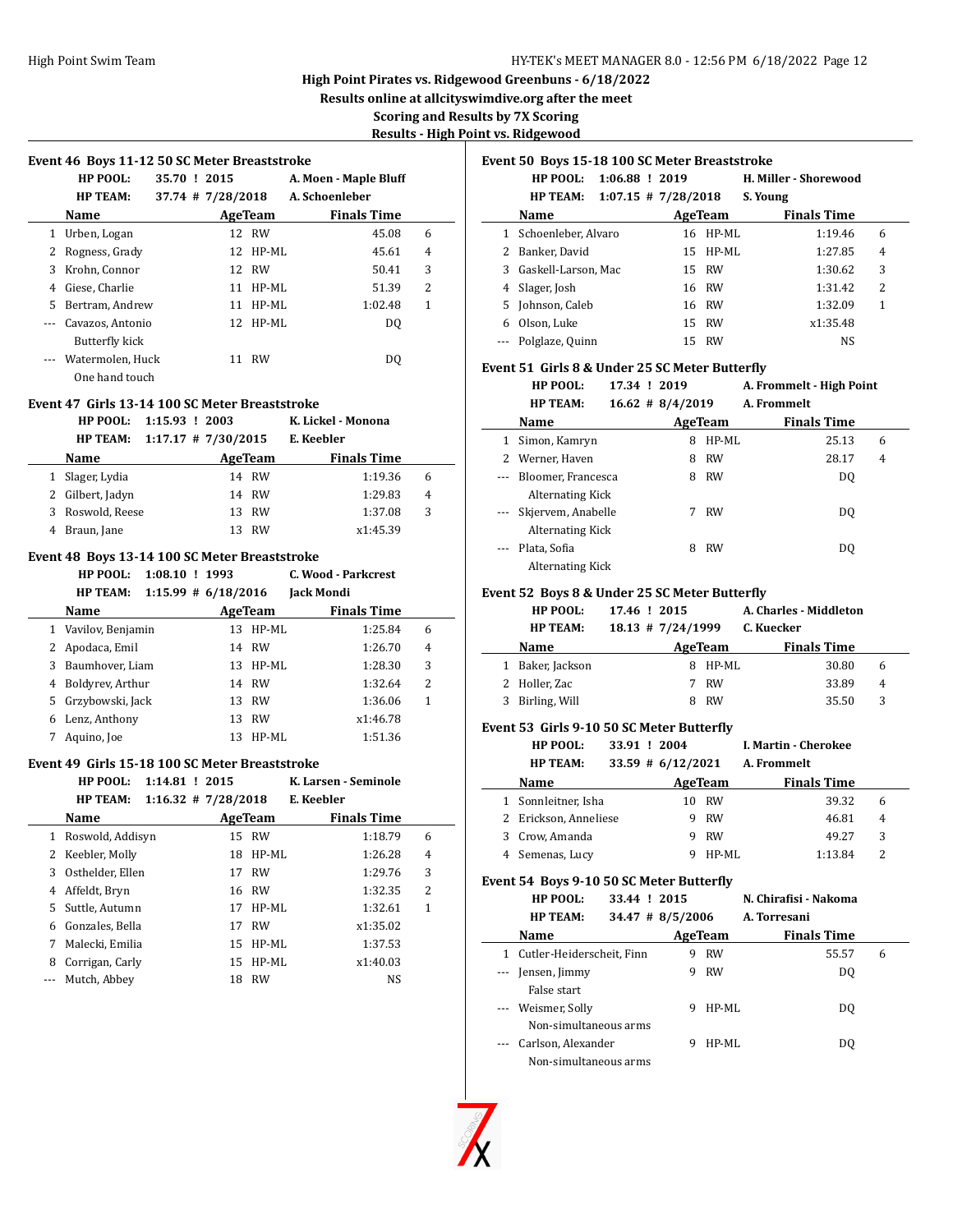**Results online at allcityswimdive.org after the meet**

**Scoring and Results by 7X Scoring**

**Results - High Point** 

| Event 55 Girls 11-12 50 SC Meter Butterfly |  |  |  |
|--------------------------------------------|--|--|--|
|                                            |  |  |  |

|    | HP POOL:         | 30.52 ! 2018 |                    |          | H. Mello - Seminole |   |  |
|----|------------------|--------------|--------------------|----------|---------------------|---|--|
|    | <b>HP TEAM:</b>  |              | $32.59$ # 8/4/2019 |          | I. Frommelt         |   |  |
|    | Name             |              | AgeTeam            |          | <b>Finals Time</b>  |   |  |
| 1  | Goodavish, Emmie |              | 11                 | RW       | 32.16               | 6 |  |
|    | 2 Heil, Mallory  |              | 11                 | RW       | 32.64               | 4 |  |
| 3  | Martinelli, Jane |              | 12 <sup>1</sup>    | RW       | 35.90               | 3 |  |
| 4  | Boxwell, Talyn   |              |                    | 12 HP-ML | 40.48               | 2 |  |
| 5. | Turkow, Elle     |              | 12                 | RW       | x48.58              |   |  |

## **Event 56 Boys 11-12 50 SC Meter Butterfly**

|   | HP POOL:        | 30.82 ! 2021 |                      |           | M. Garbacz - Seminole |                |
|---|-----------------|--------------|----------------------|-----------|-----------------------|----------------|
|   | <b>HP TEAM:</b> |              | $31.56$ # $7/2/2009$ |           | J. Hornacek           |                |
|   | <b>Name</b>     |              |                      | AgeTeam   | <b>Finals Time</b>    |                |
|   | Krohn, Connor   |              |                      | 12 RW     | 37.73                 | 6              |
|   | 2 Chen, Victor  |              |                      | 11 HP-ML  | 43.81                 | $\overline{4}$ |
| 3 | Mulcahy, Camden |              | 11                   | RW        | 48.05                 | 3              |
|   | Snow, Will      |              |                      | <b>RW</b> | 48.78                 | 2              |

#### **Event 57 Girls 13-14 50 SC Meter Butterfly**

|   | HP POOL:                 | 29.87 ! 2015 |                     |         | <b>0. Bloomer - Parkcrest</b> |   |  |
|---|--------------------------|--------------|---------------------|---------|-------------------------------|---|--|
|   | <b>HP TEAM:</b>          |              | $30.73$ # 7/30/2015 |         | M. Todd                       |   |  |
|   | Name                     |              |                     | AgeTeam | <b>Finals Time</b>            |   |  |
| 1 | Osthelder, Sara          |              | 13                  | RW      | 132.98                        | 6 |  |
|   | 2 Jensen, Jane           |              |                     | 14 RW   | 132.76                        | 4 |  |
|   | 3 Patrick-Stern, Caitlin |              |                     | 13 RW   | 34.45                         | 3 |  |
| 4 | Boerboom, Jocelyn        |              |                     | 13 RW   | x36.41                        |   |  |
|   | 5 Lanphear, Addison      |              |                     | 13 RW   | x36.51                        |   |  |
| 6 | Schafer, Kendall         |              |                     | 14 RW   | x36.64                        |   |  |
| 7 | Karnes, Maya             |              |                     | 14 RW   | x39.14                        |   |  |
| 8 | Erdtmann, Valerie        |              |                     | 14 RW   | x42.37                        |   |  |
|   |                          |              |                     |         |                               |   |  |

## **Event 58 Boys 13-14 50 SC Meter Butterfly**

|              | HP POOL:            | 27.31 ! 2003 |                     |          | P. Mullee - Ridgewood |   |
|--------------|---------------------|--------------|---------------------|----------|-----------------------|---|
|              | <b>HP TEAM:</b>     |              | $29.38$ # 7/28/2018 |          | E. Tucker-Jones       |   |
|              | <b>Name</b>         |              |                     | AgeTeam  | <b>Finals Time</b>    |   |
| $\mathbf{1}$ | Apodaca, Emil       |              |                     | 14 RW    | 33.25                 | 6 |
|              | 2 Baumhover, Liam   |              |                     | 13 HP-ML | 37.14                 | 4 |
| 3            | Wilson, Colin       |              |                     | 13 HP-ML | 38.95                 | 3 |
|              | 4 Maradiaga, Armani |              | 14                  | RW       | 39.15                 | 2 |
|              | --- Owens, Henry    |              | 14                  | HP-ML    | NS                    |   |

## **Event 59 Girls 15-18 100 SC Meter Butterfly**

|   | HP POOL:            | 58.87 ! 2015          |           | <b>B. Nelson - Ridgewood</b> |   |
|---|---------------------|-----------------------|-----------|------------------------------|---|
|   | <b>HP TEAM:</b>     | $1:06.33 \# 8/5/2006$ |           | K. Hartung                   |   |
|   | Name                | AgeTeam               |           | <b>Finals Time</b>           |   |
|   | Harms, Kya          | 17                    | HP-ML     | 1:13.20                      | 6 |
|   | 2 Alonso, Jeanelle  | 17                    | <b>RW</b> | 1:14.26                      | 4 |
| 3 | Silverwood, Kaitlyn |                       | 16 RW     | 1:18.29                      | 3 |
|   | Wedige, Zinnia      | 16                    | RW        | 1:26.95                      | 2 |
| 5 | Tosto, Emily        | 16.                   | RW        | x1:28.11                     |   |
|   |                     |                       |           |                              |   |

|   |                                                           |                         | Event 60 Boys 15-18 100 SC Meter Butterfly |                |                              |   |
|---|-----------------------------------------------------------|-------------------------|--------------------------------------------|----------------|------------------------------|---|
|   | HP POOL:                                                  | 56.80 ! 2015            |                                            |                | L. Weaver - Hill Farm        |   |
|   | <b>HP TEAM:</b>                                           |                         | $58.02 \# 8/4/2019$                        |                | N. Kim                       |   |
|   | Name                                                      |                         |                                            | AgeTeam        | <b>Finals Time</b>           |   |
|   | 1 Jenn, Scott                                             |                         |                                            | 17 RW          | 1:03.12                      | 6 |
|   | 2 Giese, Sam                                              |                         | 15                                         | HP-ML          | 1:08.37                      | 4 |
|   | 3 Affeldt, Henry                                          |                         |                                            | 16 RW          | 1:12.84                      | 3 |
|   | 4 Olson, Aidan                                            |                         |                                            | 15 RW          | 1:14.02                      | 2 |
|   | 5 Schoenleber, Alvaro                                     |                         |                                            | 16 HP-ML       | 1:17.58                      | 1 |
|   | 6 Van Houten, Aimon                                       |                         |                                            | 16 RW          | x1:24.42                     |   |
|   | Event 61 Girls 8 & Under 100 SC Meter IM                  |                         |                                            |                |                              |   |
|   | <b>HP POOL:</b>                                           | 1:32.68 ! 2003          |                                            |                | K. Smith - Ridgewood         |   |
|   | <b>HP TEAM:</b>                                           | $1:28.38 \# 8/3/2019$   |                                            |                | A. Frommelt                  |   |
|   | Name                                                      |                         |                                            | AgeTeam        | <b>Finals Time</b>           |   |
|   | 1 Felkner, Cora                                           |                         |                                            | 8 HP-ML        | 1:58.65                      | 6 |
|   | 2 Simon, Kamryn                                           |                         |                                            | 8 HP-ML        | 2:03.26                      | 4 |
|   |                                                           |                         |                                            |                |                              |   |
|   | Event 62 Boys 8 & Under 100 SC Meter IM                   |                         |                                            |                |                              |   |
|   | <b>HP POOL:</b>                                           | 1:29.84 ! 1999          |                                            |                | C. Kuecker - High Point      |   |
|   | <b>HP TEAM:</b>                                           | $1:29.84$ # $7/10/1999$ |                                            |                | C. Kuecker                   |   |
|   | Name                                                      |                         |                                            | <b>AgeTeam</b> | <b>Finals Time</b>           |   |
|   | 1 Goodavish, Caleb                                        |                         |                                            | 8 RW           | 1:28.12!                     | 6 |
|   | <b>HP POOL:</b><br>Gonzales, Schreiber, Nienajadlo, Lopez | 2:15.89 ! 2015          |                                            |                | Ridgewood                    |   |
|   | <b>HP TEAM:</b>                                           | $2:19.48$ # 8/5/2006    |                                            |                | <b>High Point A</b>          |   |
|   | Addamo, Zech, Landgraf, Sanchez                           |                         |                                            |                |                              |   |
|   | <b>Team</b>                                               |                         |                                            | Relay          | <b>Finals Time</b>           |   |
|   | 1 RW                                                      |                         |                                            | A              | 2:33.22                      | 8 |
|   | 1) Erickson, Anneliese 9                                  |                         |                                            |                | 2) Cops, Liesl 9             |   |
|   | 3) Sonnleitner, Isha 10                                   |                         |                                            |                | 4) Urben, Ella 10            |   |
|   | 2 HP-ML                                                   |                         |                                            | A              | 2:42.30                      | 4 |
|   | 1) Swanson, Delaney 9                                     |                         |                                            |                | 2) Frohmader, Emma 9         |   |
|   | 3) Vavilov, Eleanora 10                                   |                         |                                            |                | 4) Boxwell, Rayna 10         |   |
|   | 3 HP-ML                                                   |                         |                                            | B              | 3:08.43                      | 2 |
|   | 1) Renk, Emri 10                                          |                         |                                            |                | 2) Saha, Mackenzie 10        |   |
|   | 3) Hynes, Aubrey 9                                        |                         |                                            |                | 4) Spiel, Gwenyth 10         |   |
| 4 | RW                                                        |                         |                                            | С              | 3:23.25                      |   |
|   | 1) Baeten, Amelia 10                                      |                         |                                            |                | 2) Crow, Amanda 9            |   |
|   | 3) Glaser, Eva 9                                          |                         |                                            |                | 4) Holmer, Charlotte 9       |   |
| 5 | HP-ML                                                     |                         |                                            | С              | x3:26.37                     |   |
|   | 1) Kohler, Estela 10                                      |                         |                                            |                | 2) Semenas, Lucy 9           |   |
|   | 3) Baumhover, Molly 9                                     |                         |                                            |                | 4) Fu, Norah 9               |   |
| 6 | RW                                                        |                         |                                            | E              | x3:58.14                     |   |
|   | 1) Ferguson, Cecelia 10                                   |                         |                                            |                | 2) Sullivan, Louise 10       |   |
|   | 3) Janisch, Cailin 9                                      |                         |                                            |                | 4) Sorum, Emily 9            |   |
| 7 | <b>RW</b><br>1) Bloomer, Florence 10                      |                         |                                            | D              | x4:02.83<br>2) Egan, Laine 9 |   |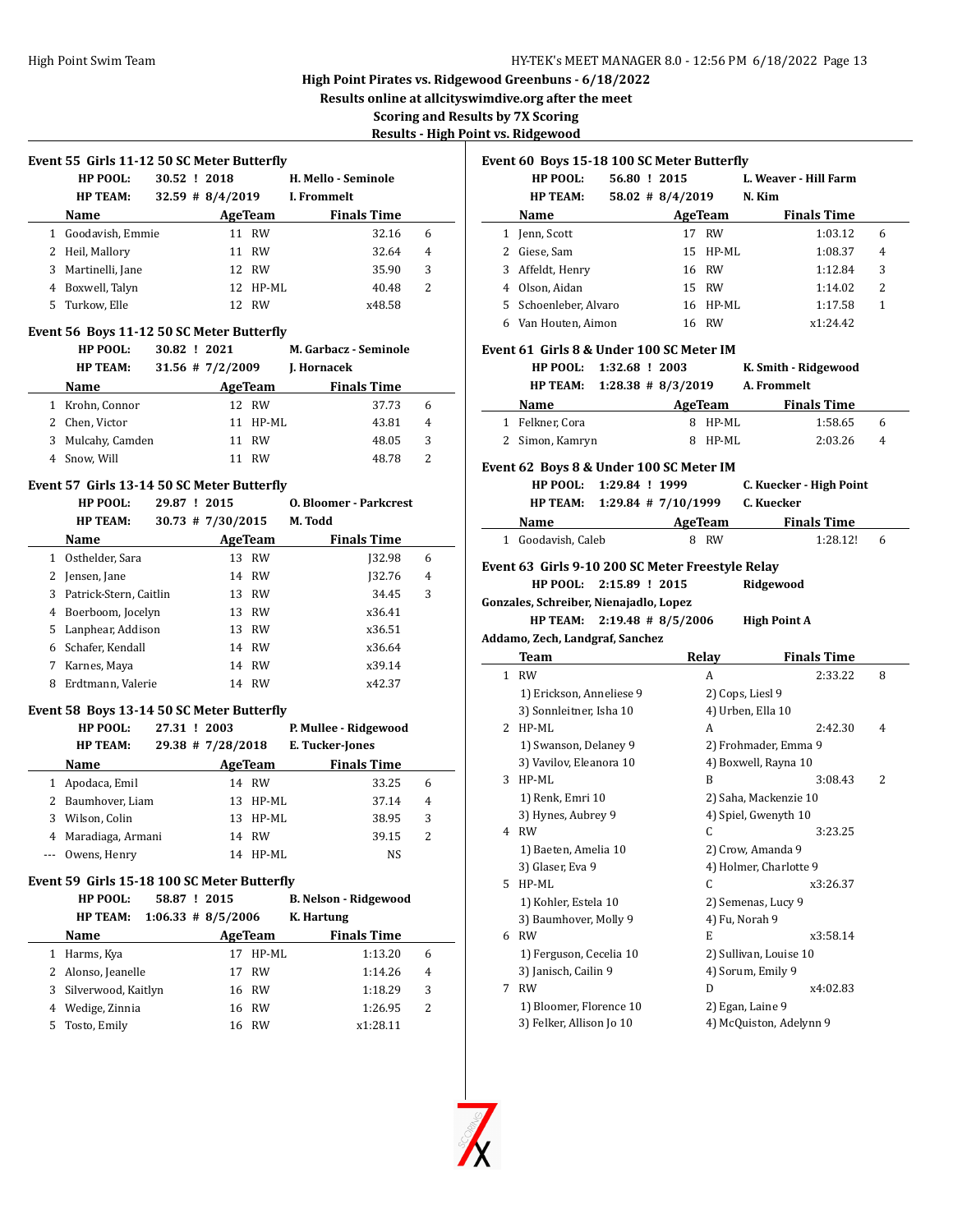**Results online at allcityswimdive.org after the meet**

# **Scoring and Results by 7X Scoring**

# **Results - High Point**

|              | (Event 63 Girls 9-10 200 SC Meter Freestyle Relay)   |                                          |                                                  |   |
|--------------|------------------------------------------------------|------------------------------------------|--------------------------------------------------|---|
|              | Team                                                 | Relay                                    | <b>Finals Time</b>                               |   |
|              | 8 RW                                                 | F                                        | x4:14.94                                         |   |
|              | 1) Janisch, Chloe 9                                  |                                          | 2) Olson, Jazzmyn 9                              |   |
|              | 3) Schloss, Kylie 10                                 |                                          | 4) Lafferty Metras, Evalyn 9                     |   |
|              | HP-ML                                                | D                                        | DQ                                               |   |
|              | 1) Strasia, Julia 9                                  |                                          | 2) Hensley, Francie 10                           |   |
|              | 3) Streit, Lucie 10                                  | 4) Close, Ruthie 10                      |                                                  |   |
| $---$        | <b>RW</b>                                            | B                                        | DQ                                               |   |
|              | 1) Lenz, Clare 9                                     | 2) Holler, Caitlyn 9                     |                                                  |   |
|              | 3) Werner, Myla 10                                   |                                          | 4) Elskamp, Elizabeth 9                          |   |
|              | Event 64 Boys 9-10 200 SC Meter Freestyle Relay      |                                          |                                                  |   |
|              | HP POOL:<br>2:14.18 ! 2015                           |                                          | <b>Hill Farm</b>                                 |   |
|              | Weaver, Shaw, Runzheimer, Mueller                    |                                          |                                                  |   |
|              | <b>HP TEAM:</b><br>$2:21.28$ # 8/5/2006              |                                          | <b>High Point A</b>                              |   |
|              | Torresani, Hornacek, Imholte, Caldwell               |                                          |                                                  |   |
|              | Team                                                 | <b>Relay</b>                             | <b>Finals Time</b>                               |   |
|              | 1 RW                                                 | A                                        | 2:44.16                                          | 8 |
|              |                                                      |                                          |                                                  |   |
|              | 1) Cutler-Heiderscheit, Finn 9<br>3) Jensen, Jimmy 9 | 2) Hansen, Jake 10<br>4) Arts, Cameron 9 |                                                  |   |
|              | 2 HP-ML                                              | B                                        |                                                  | 4 |
|              |                                                      |                                          | 4:11.39                                          |   |
|              | 1) Gaertner, Jon 10                                  |                                          | 2) Carlson, Alexander 9<br>4) Gunderson, Jacob 9 |   |
|              | 3) Borisov, Victor 9                                 |                                          |                                                  |   |
| $---$        | <b>RW</b>                                            | B                                        | DQ                                               |   |
|              | 1) Olson, Asher 10                                   |                                          | 2) Patrick-Stern, Anthony 10                     |   |
|              | 3) Stone, Jake 10                                    |                                          | 4) Nienajadlo, Liam 10                           |   |
| ---          | HP-ML                                                | A                                        | DQ                                               |   |
|              | 1) Welch, Jacob 10                                   | 2) Kaker, Owen 10                        |                                                  |   |
|              | 3) Baker, Chase 9                                    | C                                        | 4) Schulz, Grayson 10                            |   |
|              | HP-ML                                                |                                          | DQ                                               |   |
|              | 1) Crombie, Tom 9<br>3) Weismer, Solly 9             | 2) Davis, Nolan 10                       |                                                  |   |
| ---          | <b>RW</b>                                            | C                                        | 4) Westrick, Graham 9<br>NS                      |   |
|              |                                                      |                                          |                                                  |   |
|              | 1) Turkow, Gage 10<br>3) Penning, Charlie 9          | 4) Goeddel, Gus 9                        | 2) Bromley, Henry 10                             |   |
|              |                                                      |                                          |                                                  |   |
|              | Event 65 Girls 11-12 200 SC Meter Freestyle Relay    |                                          |                                                  |   |
|              | HP POOL:<br>1:56.89 ! 2015                           |                                          | Monona                                           |   |
|              | Rosenthal, Shaw, Back, O'Malley                      |                                          |                                                  |   |
|              | HP TEAM: 2:02.18 # 7/30/2015                         |                                          | <b>High Point A</b>                              |   |
|              | Malecki, Noel, Haefer, Long                          |                                          |                                                  |   |
|              | <b>Team</b>                                          | <b>Relay</b>                             | <b>Finals Time</b>                               |   |
| $\mathbf{1}$ | <b>RW</b>                                            | A                                        | 2:04.86                                          | 8 |
|              | 1) Martinelli, Jane 12                               | 2) Heil, Mallory 11                      |                                                  |   |
|              | 3) Slager, Annika 11                                 |                                          | 4) Goodavish, Emmie 11                           |   |
|              | 2 RW                                                 | B                                        | 2:14.64                                          | 4 |
|              | 1) Apodaca, Claudia 12                               |                                          | 2) Whildin, Stella 12                            |   |
|              | 3) Raymond, Sienna 12                                |                                          | 4) Van Houten, Marta 12                          |   |
|              | 3 RW                                                 | C                                        | x2:19.26                                         |   |
|              | 1) Birling, Lydia 11                                 |                                          | 2) Olajos, Julianna 11                           |   |
|              | 3) Walker, Sage 11                                   |                                          | 4) Martinez, Ace 12                              |   |
|              |                                                      |                                          |                                                  |   |

|     | <u>nt vs. Ridgewood</u>                           |                    |                         |   |
|-----|---------------------------------------------------|--------------------|-------------------------|---|
|     | 4 HP-ML                                           | A                  | 2:26.53                 | 2 |
|     | 1) Boxwell, Talyn 12                              |                    | 2) O'Donnell, Lauren 12 |   |
|     | 3) Crowley, Tessa 12                              |                    | 4) Hynes, Adelyn 11     |   |
| 5   | RW                                                | D                  | x2:32.40                |   |
|     | 1) Schmidt, Persephone 12                         |                    | 2) May, Mckenna 11      |   |
|     | 3) Haushalter, Theo 12                            |                    | 4) Egan, Devyn 11       |   |
|     | 6 HP-ML                                           | B                  | 2:40.48                 |   |
|     | 1) Simon, Kendall 11                              |                    | 2) Harvey, Ellie 11     |   |
|     | 3) Bashirullah, Maya 11                           | 4) Stanic, Dani 11 |                         |   |
| 7   | RW                                                | E                  | x3:33.41                |   |
|     | 1) Buchmann, Addison 11                           |                    | 2) Rognstad, Alivia 11  |   |
|     | 3) Olson, Caroline 12                             |                    | 4) Turkow, Elle 12      |   |
|     |                                                   |                    |                         |   |
|     | Event 66 Boys 11-12 200 SC Meter Freestyle Relay  |                    |                         |   |
|     | <b>HP POOL:</b><br>$2:01.25$ ! 2015               |                    | Middleton               |   |
|     | Lamers, Chang, Mosley, Zhang                      |                    |                         |   |
|     | <b>HP TEAM:</b><br>$2:05.19$ # 8/2/1997           |                    | <b>High Point A</b>     |   |
|     | Harper, Deluhery, Garcia, Burton                  |                    |                         |   |
|     | Team                                              | Relay              | <b>Finals Time</b>      |   |
| 1   | <b>RW</b>                                         | A                  | 2:13.21                 | 8 |
|     | 1) Boldyrev, Max 11                               |                    | 2) Urben, Logan 12      |   |
|     | 3) Plautz, Henry 12                               |                    | 4) Curran, Brecken 11   |   |
|     | 2 HP-ML                                           | A                  | 2:24.79                 | 4 |
|     | 1) Rogness, Grady 12                              |                    | 2) Giese, Charlie 11    |   |
|     | 3) Walker, Cole 12                                |                    | 4) Dietrich, Will 11    |   |
|     | 3 RW                                              | B                  | 2:35.47                 | 2 |
|     | 1) Snow, Will 11                                  |                    | 2) Krohn, Connor 12     |   |
|     | 3) Mulcahy, Camden 11                             |                    | 4) Baeten, Gabriel 11   |   |
|     | 4 RW                                              | C                  | x2:52.36                |   |
|     | 1) Crow, Lucas 11                                 |                    | 2) Skjervem, Connor 12  |   |
|     | 3) Hager, Liam 12                                 |                    | 4) Watermolen, Huck 11  |   |
| --- | <b>RW</b>                                         | D                  | DQ                      |   |
|     | 1) Lafferty Metras, Kieran 11                     |                    | 2) Erickson, LeRoy 11   |   |
|     | 3) Frey, Joel 11                                  |                    | 4) Paucek, Simon 11     |   |
| --- | HP-ML                                             | B                  | DQ                      |   |
|     | 1) Strasia, Luke 12                               |                    | 2) Bertram, Andrew 11   |   |
|     | 3) Ivens, Henry 11                                |                    | 4) Hrenak, Kian 12      |   |
|     |                                                   |                    |                         |   |
|     | Event 67 Girls 13-14 200 SC Meter Freestyle Relay |                    |                         |   |
|     | HP POOL:<br>1:52.56 ! 2015                        |                    | Ridgewood               |   |
|     | Parisi, Stewart, Slattery, Bissen                 |                    |                         |   |
|     | <b>HP TEAM:</b><br>$1:51.13 \# 8/4/2019$          |                    | <b>High Point A</b>     |   |
|     | Lawn, Malecki, Keebler, Walker                    |                    |                         |   |
|     | Team                                              | Relay              | <b>Finals Time</b>      |   |
| 1   | <b>RW</b>                                         | A                  | 2:01.43                 | 8 |
|     | 1) Osthelder, Sara 13                             |                    | 2) Slager, Lydia 14     |   |
|     | 3) Jensen, Jane 14                                |                    | 4) McGinnis, Ella 13    |   |
| 2   | RW                                                | B                  | 2:11.08                 | 4 |
|     | 1) Patrick-Stern, Caitlin 13                      |                    | 2) Schafer, Kendall 14  |   |
|     | 3) Lanphear, Addison 13                           |                    | 4) Roswold, Reese 13    |   |
| 3   | <b>RW</b>                                         | С                  | x2:19.59                |   |
|     | 1) Karnes, Maya 14                                |                    | 2) Erdtmann, Gina 13    |   |
|     | 3) Boerboom, Jocelyn 13                           |                    | 4) Erdtmann, Valerie 14 |   |
|     |                                                   |                    |                         |   |
|     |                                                   |                    |                         |   |